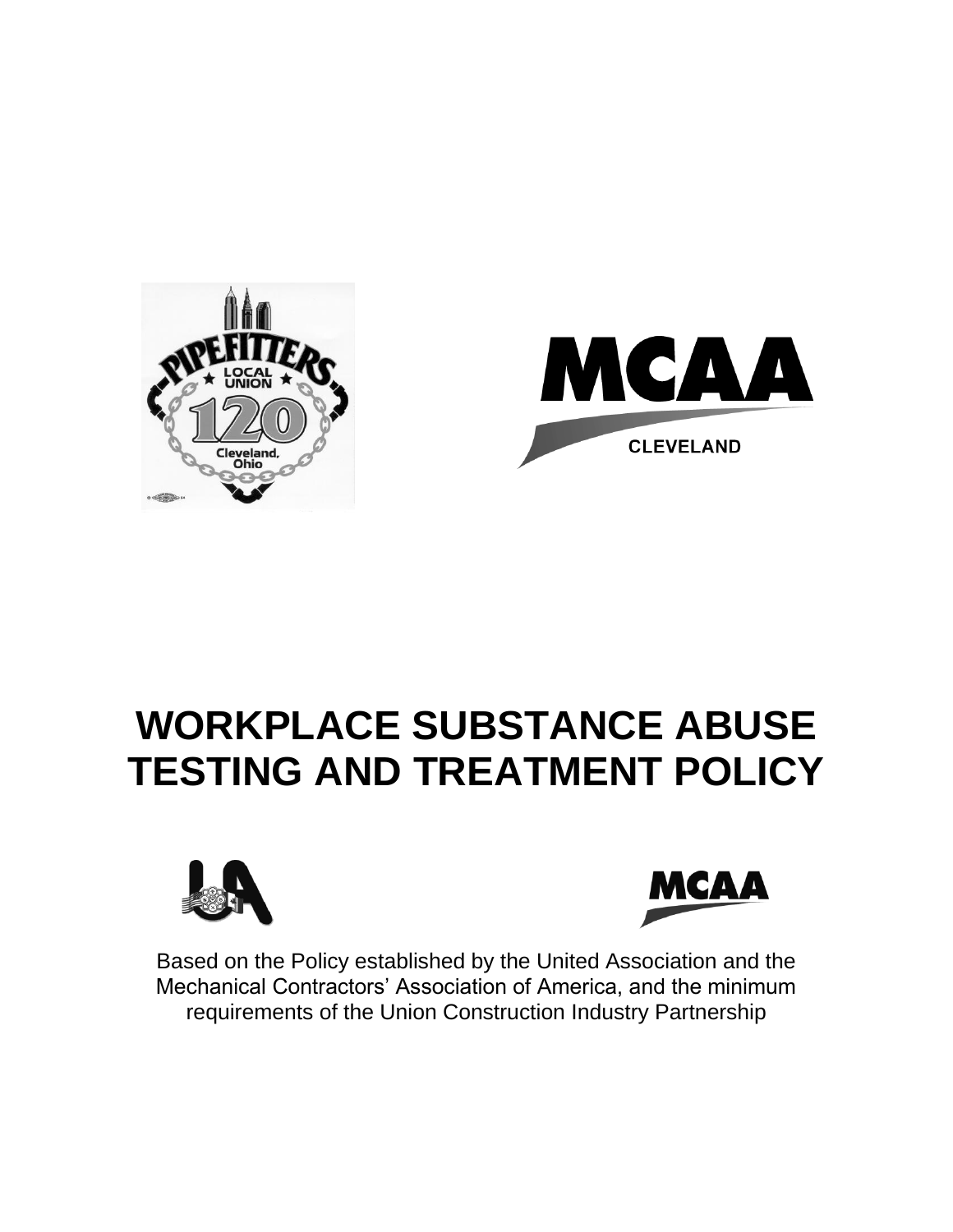### **TABLE OF CONTENTS**

|                |              | STATEMENT ON WORKPLACE SUBSTANCE ABUSE TESTING AND TREATMENT    |  |
|----------------|--------------|-----------------------------------------------------------------|--|
|                |              | <b>WORKPLACE SUBSTANCE ABUSE TESTING AND TREATMENT POLICY 2</b> |  |
| $\mathbf{I}$ . |              |                                                                 |  |
|                | $\mathbf{A}$ |                                                                 |  |
| 2.             |              |                                                                 |  |
| 3.             |              |                                                                 |  |
| 4.             |              |                                                                 |  |
|                | A)           |                                                                 |  |
|                | $\bf{B}$     |                                                                 |  |
|                | $\mathbf{C}$ |                                                                 |  |
|                |              | 1)                                                              |  |
|                |              | 2)                                                              |  |
|                |              | 3)                                                              |  |
|                |              | $\boldsymbol{4}$                                                |  |
|                |              | 5)                                                              |  |
|                |              | 6)                                                              |  |
|                |              | 7)                                                              |  |
|                | $\mathbf{D}$ |                                                                 |  |
|                | $\bf{E}$     |                                                                 |  |
|                | $\mathbf{F}$ |                                                                 |  |
|                | $\mathbf{G}$ |                                                                 |  |
|                | H)           |                                                                 |  |
|                | $\bf{I}$     |                                                                 |  |
| 5.             |              |                                                                 |  |
|                | A)           |                                                                 |  |
|                | $\bf{B}$ )   |                                                                 |  |
|                | $\mathbf{C}$ |                                                                 |  |
| 6.             |              |                                                                 |  |
| 7.             |              |                                                                 |  |
| 8.             |              |                                                                 |  |
| 9.             |              |                                                                 |  |
| 10.            |              |                                                                 |  |
| 11.            |              |                                                                 |  |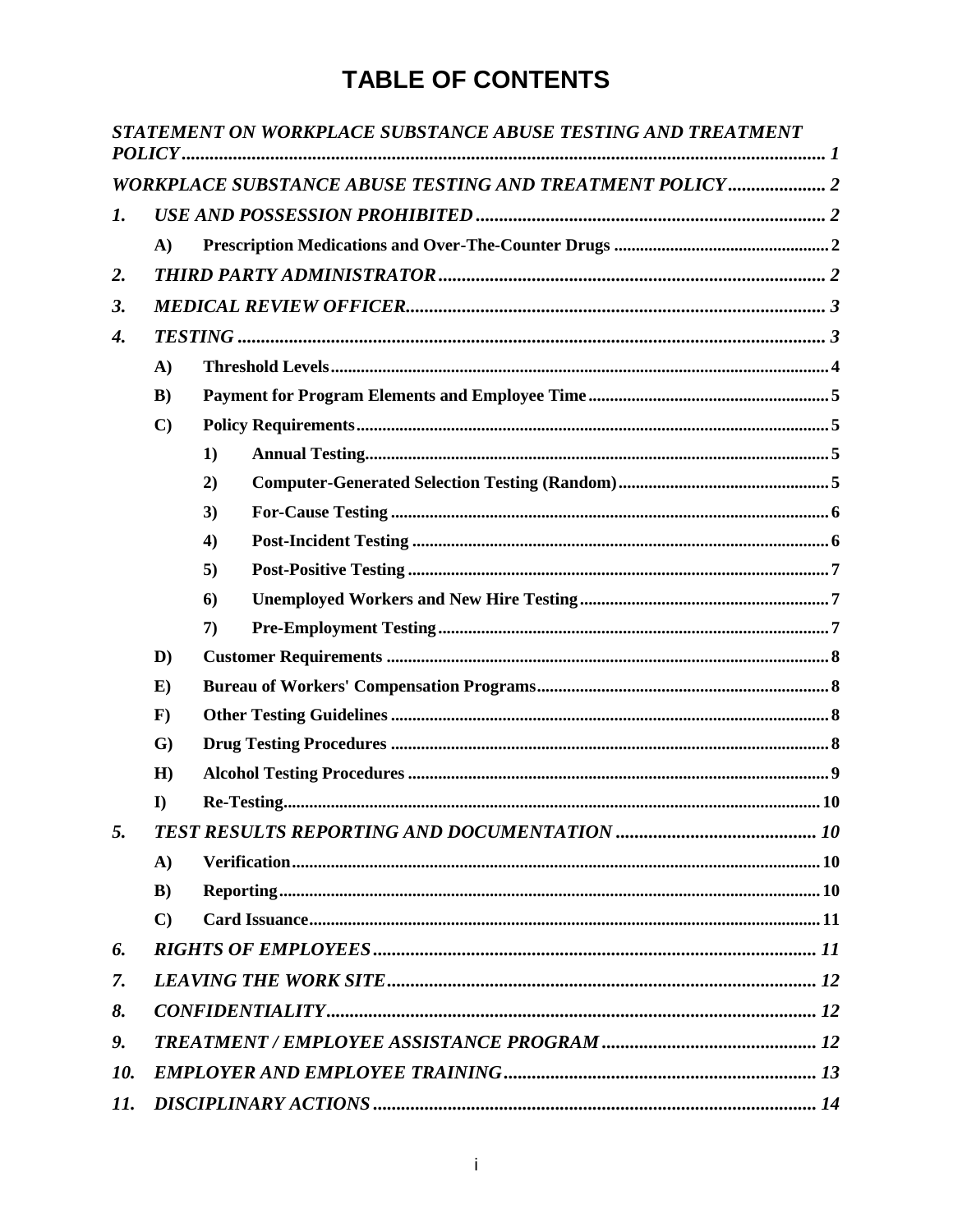### **TABLE OF CONTENTS**

|     | $\mathbf{A}$ |                                                               |
|-----|--------------|---------------------------------------------------------------|
|     | B)           |                                                               |
|     | $\mathbf{C}$ |                                                               |
|     | $\mathbf{D}$ |                                                               |
| 12. |              |                                                               |
| 13. |              |                                                               |
| 14. |              |                                                               |
| 15. |              |                                                               |
| 16. |              |                                                               |
| 17. |              |                                                               |
| 18. |              |                                                               |
| 19. |              |                                                               |
|     |              |                                                               |
|     |              | PARTY ACKNOWLEDGEMENT AND ADOPTION FORM                       |
|     |              |                                                               |
|     |              | FOR-CAUSE (REASONABLE SUSPICION) CHECKLIST AND REPORTING FORM |
|     |              |                                                               |
|     |              | POST INCIDENT CHECKLIST AND REPORTING FORM                    |
|     |              |                                                               |
|     |              | <b>EXAMPLE RE-TEST REQUEST FORM</b>                           |
|     |              |                                                               |
|     |              | PARTICIPANT POLICY ACKNOWLEDGEMENT FORM                       |
|     |              |                                                               |
|     |              |                                                               |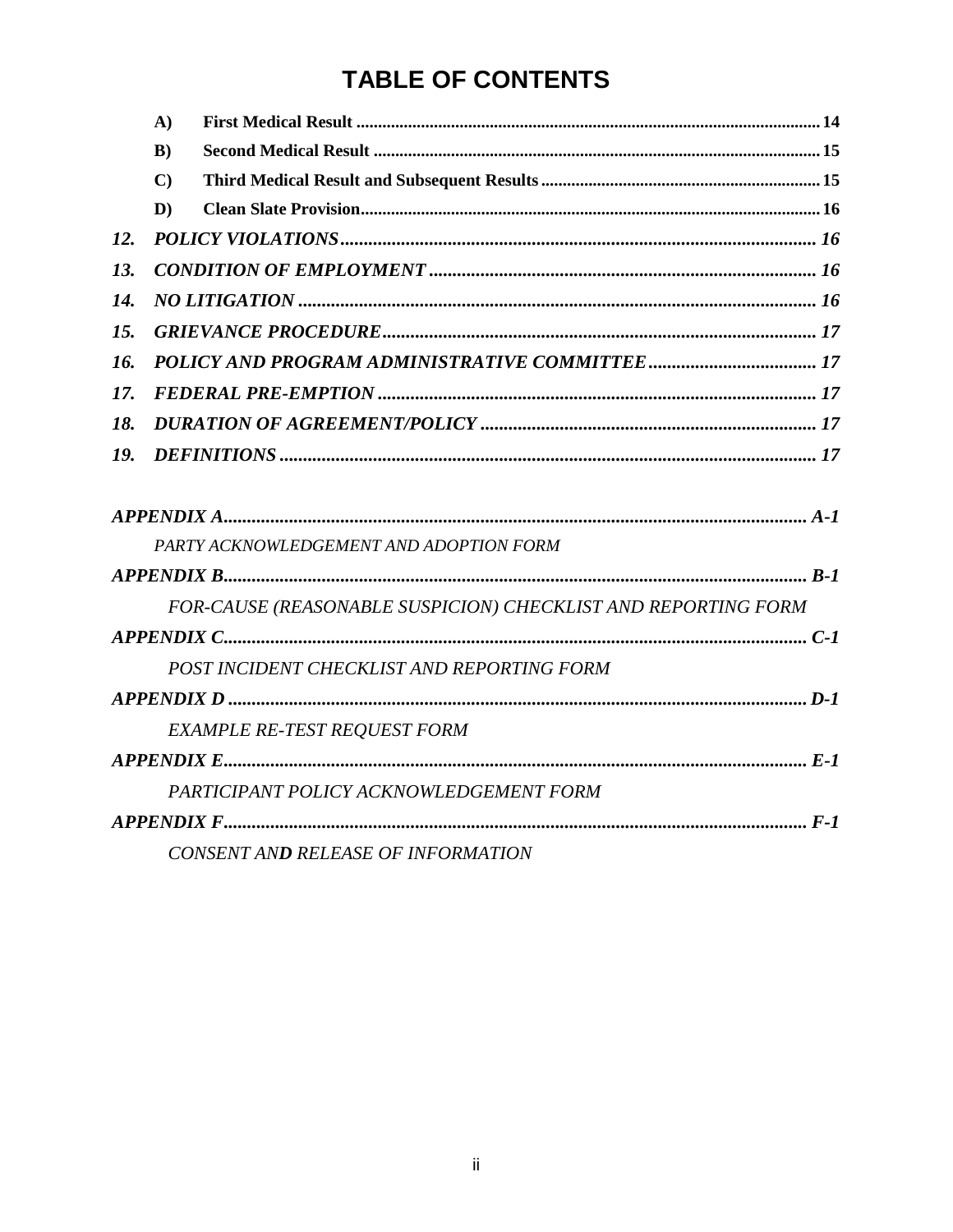### <span id="page-3-0"></span>**AND PIPEFITTERS' LOCAL 120 STATEMENT ON WORKPLACE SUBSTANCE ABUSE TESTING AND TREATMENT POLICY**

The following Substance Abuse Testing and Treatment Policy (herein referred to as the "Policy") is being adopted by and Pipefitters' Local 120. The Policy has been based on the recommendation of The United Association (UA) and the Mechanical Contractors Association of America (MCAA), and includes the minimum requirements of the Cleveland area Union Construction Industry Partnership (UCIP) Construction Industry Substance Abuse Program (CISAP). MCAA and the United Association recognize that broad mandates of such policies are being issued increasingly from both public and private purchasers of construction, and so both Parties have collectively worked together to establish guidelines to be used by local labor unions and affiliated associations. The pipefitters new contract in Cleveland, Ohio include language saying policies adopted by Contractors will be based on the provisions of the UA / MCAA policy.

As a result, Local 120 and the Mechanical Contractors' Association of Cleveland (MCA of Cleveland) have formed a Policy and Program Administrative Committee. Through the Committee, Local 120 and MCA of Cleveland have agreed to this Policy. The purpose of the following Policy is to establish and maintain a drug-free, alcohol-free, safe, healthy work environment for all employees.

and Pipefitters Local 120 regards worker safety, health, and well being as integral to top quality work performance and successful project delivery. Therefore, in the mutual interests of and Pipefitters Local 120 and our customers, the Policy has been adopted.

This Policy includes provisions for:

- $\triangleright$  prohibitions against the possession and use of illegal substances at work;
- $\triangleright$  a prohibition against impairment at work;
- $\triangleright$  annual testing, computer-generated selection (a random element) testing, and testing on the basis of for-cause, post-incident, and return-to work from treatment;
- $\triangleright$  the allowance of more stringent testing mandates if required by an owner;
- $\triangleright$  testing methods using non-invasive procedures;
- $\triangleright$  thresholds for positive results shall be at least as stringent as those required by the U.S. Department of Health and Human Services;
- $\triangleright$  treatment coverage, including the utilization of a Substance Abuse Professional (SAP), in full accord with the latest government standards for publicly mandated policies as well as Federal and State individual privacy and disability laws;
- $\triangleright$  disciplinary action;
- $\triangleright$  documentation of the implementation of the program;
- $\triangleright$  privacy of employees and the use of a Designated Employee Representative (DER) to assist in confidentiality.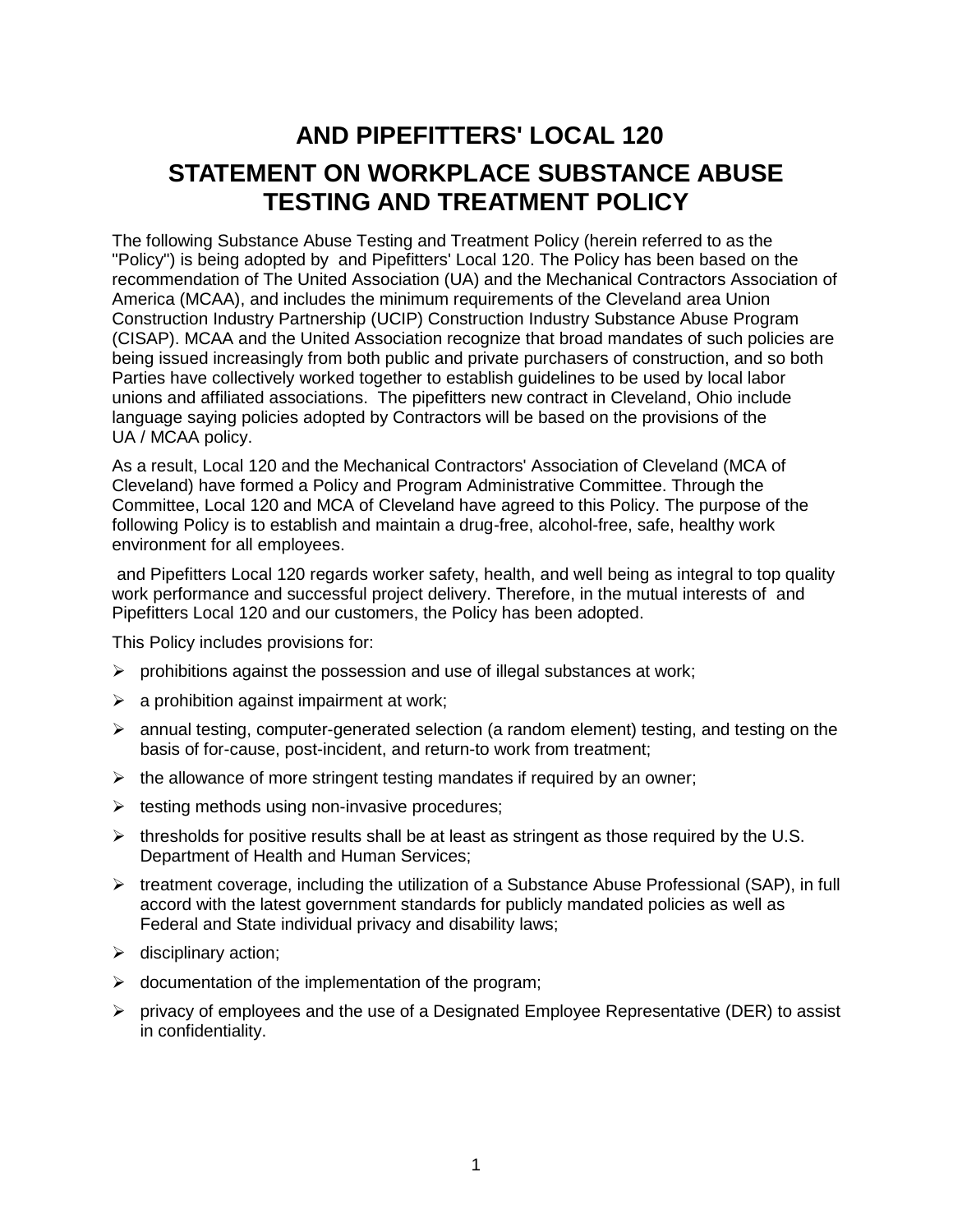### <span id="page-4-0"></span>**AND PIPEFITTERS' LOCAL 120 WORKPLACE SUBSTANCE ABUSE TESTING AND TREATMENT POLICY**

and Pipefitters' Local 120 (herein referred to as the "Parties"), recognize that drug and alcohol abuse creates serious problems for workers, their families, the workplace, and the community. The Parties further recognize that they need a cooperative and constructive effort to overcome the impact of drug and alcohol abuse on safety, productivity, quality of work, and morale. Also, the Parties recognize the keys to this effort will be providing education and assistance to employees and their families, encouraging employees to receive treatment as needed, and fostering and encouraging an environment that assures all employees are fit for duty while on the job.

and Pipefitters' Local 120 have adopted this Policy using the form in Appendix A. Therefore in fulfillment of these objectives, the Parties have agreed to the following Policy:

#### <span id="page-4-1"></span>**1. USE AND POSSESSION PROHIBITED**

The use, possession, distribution, manufacture or dispensing of unlawful drugs or alcohol while on duty or during working hours; reporting for work or working while under the influence of, or impaired by alcohol, controlled substances or any other drug are all strictly prohibited and are all violations of this Policy. Positive drug and alcohol test results at the thresholds set out in this Policy or other violations of this Policy provide grounds for discipline, up to and including discharge, as provided in this Policy.

#### <span id="page-4-2"></span>**A) Prescription Medications and Over-The-Counter Drugs**

The Parties recognizes that it may be required for employees to take prescribed and overthe-counter medications. We request that all employees contact their DER if they feel that any of these medications will impair their ability to perform their job functions in a safe manner. This is intended to ensure that employees are not assigned work that could cause a safety hazard for themselves or other individuals.

#### <span id="page-4-3"></span>**2. THIRD PARTY ADMINISTRATOR**

The Parties will appoint a Third Party Administrator (TPA) to administer this Policy. The TPA will be selected by the UCIP CISAP Committee and approved by the Policy and Program Administrative Committee (see Section 16). It is the intent of the Parties to utilize the UCIP TPA. The responsibilities of the TPA shall be to:

- A) Select and utilize services of independent Substance Abuse and Mental Health Services Administration (SAMHSA) certified laboratories, which shall be jointly approved by the Committee and the TPA.
- B) Verify that the approved laboratories are providing specimen test kits and collection locations that follow strict chain of custody collection techniques.
- C) Maintain appropriate systems, records, and administrative procedures to provide the Parties with accurate and timely information as to the drug and alcohol-free status of employees.
- D) Ensure that the testing facility conducts both an initial drug screen and a confirmation test on specimens before reporting positive results.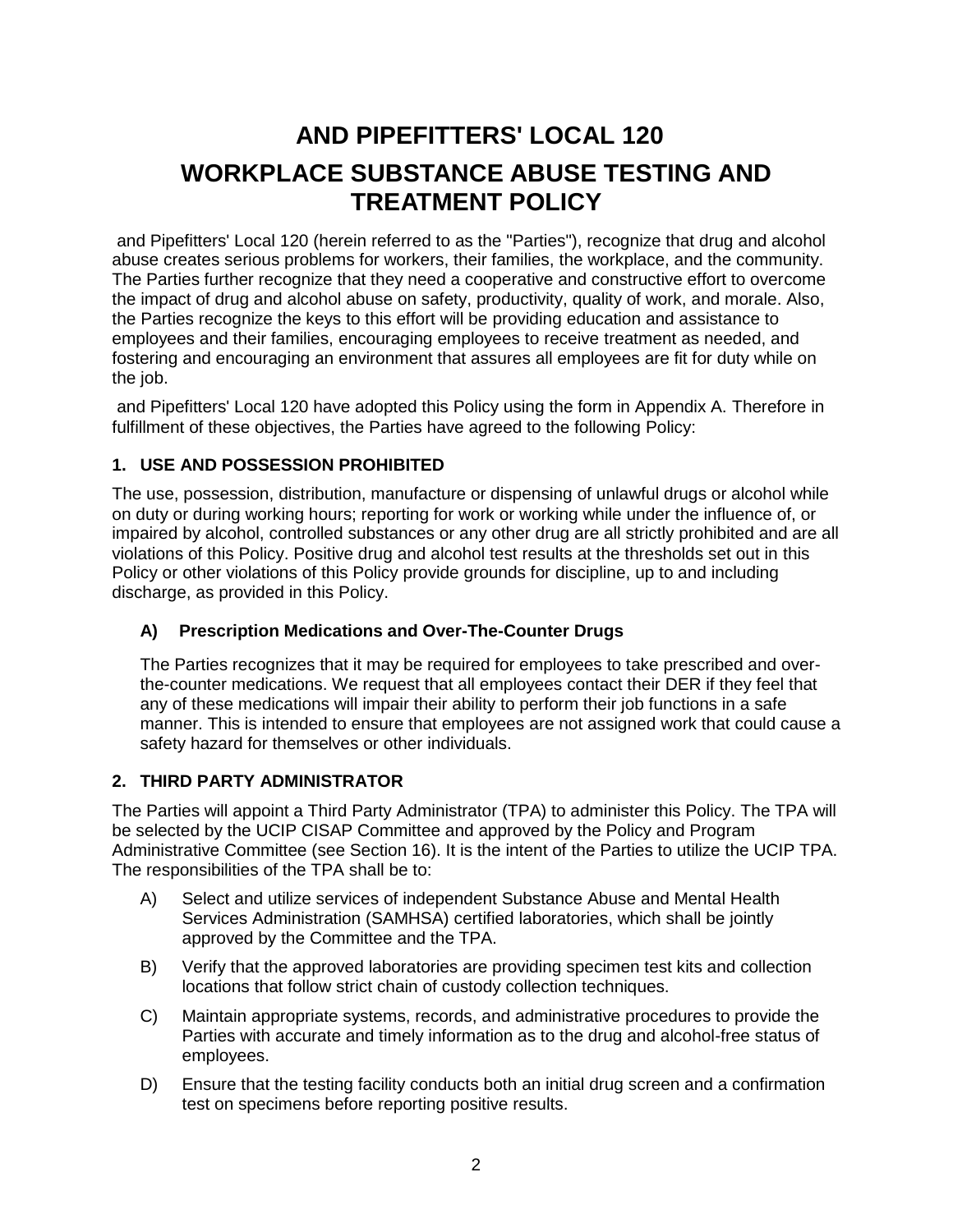- E) Process a donor's request for a confirmatory retest of the original sample.
- F) Notify Parties' contact person of all test results, both positive and negative.
- G) Refer individuals testing positive to the appropriate medical evaluation and participate in return to duty decisions as set forth in this Policy.

#### <span id="page-5-0"></span>**3. MEDICAL REVIEW OFFICER**

The Parties will appoint a Medical Review Officer (MRO) to perform specific medical-related functions. The MRO will be selected by the TPA and approved by the UCIP CISAP Committee and by the Policy and Program Administrative Committee (see Section 16). It is the intent of the Parties to utilize the UCIP MRO. The Responsibilities of the MRO shall be to:

- A) Review and verify a confirmed positive test result.
- B) Notify the tested individual of an apparent positive result and provide the individual with an opportunity to explain the reasons why their test might be positive.
- C) Review a participating employee's medical record.

#### <span id="page-5-1"></span>**4. TESTING**

The Parties agree that the following individuals shall be tested in accordance with this Policy:

- All employees of , including but not limited to company executives, management, supervision, engineering, craft workers, clerical personnel, other office staff, and all other non-collective bargaining personnel;
- All Local 120 members, union officers and office staff, all Local 120 training department employees (including office staff);
- Any personnel considered to be "Supervisors" for the purposes of "For-Cause" and "Post-Incident" testing as described in 4(C) of this Policy.
- Any other non-collective bargaining personnel under the employ of and Local 120.

All testing will be according to this Policy or otherwise in compliance with Customer requirements or other applicable laws, if appropriate. Testing procedures are intended to protect individual privacy, ensure accountability and integrity of the specimens, and to provide confidentiality of test results. All tests are for the sole purpose of drug and alcohol evaluation and cannot be used for any other evaluation, screening, or identifying medical information about an employee. It is the intent of this policy to perform non-intrusive tests (e.g., urine samples, breath samples, etc.). Under certain circumstances, though, it may be necessary to collect a sample of blood for testing. Such circumstances would include, but not be limited to, situations involving an injury/accident [see Post-Incident discussion in Section 4(C)(4)] where an individual is rendered unconscious and unable to provide a urine specimen, and verification for blood alcohol content.

Testing shall be performed according to the procedures in Section 4(G). The adulteration or substitution of a sample shall be treated as a positive test. If a sample is found to be diluted, employees will have the option of having one additional test sample collected and analyzed at their own expense.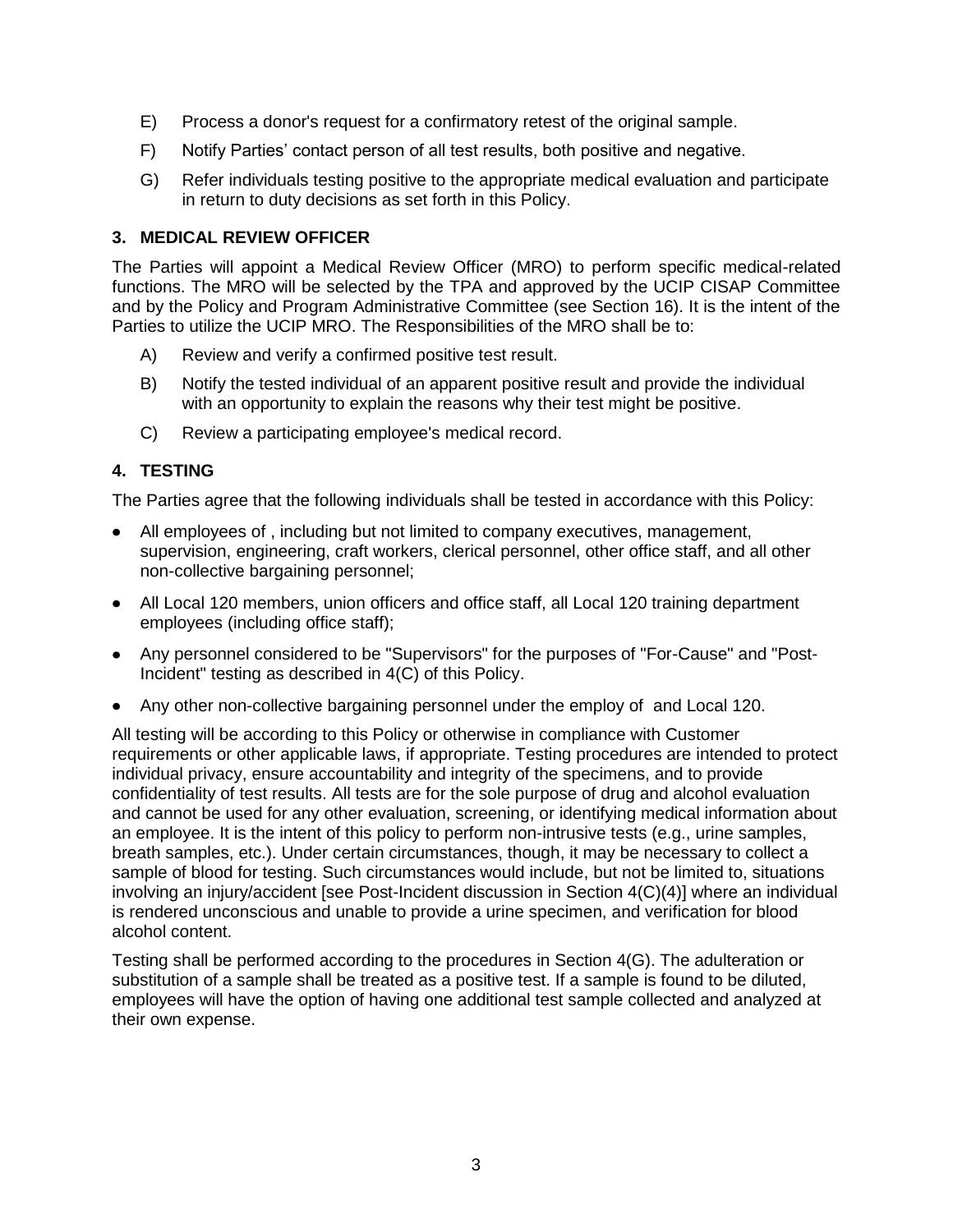#### <span id="page-6-0"></span>**A) Threshold Levels**

All alcohol testing shall be conducted by an independent laboratory authorized to conduct alcohol testing. The applicable blood or breath alcohol threshold level for a positive test shall be a concentration of **0.04** percent or more, or as determined by another entity under Sections 3C and/or 3D of this Policy. A confirmed positive test is a violation of this Policy.

All drug testing shall be conducted by an independent SAMHSA laboratory. The applicable drug threshold level for a positive test shall be based on the urine split sample testing which meets or exceeds the following:

| <u>Marijuana -</u> | 50 ng/ml* initial screen      |
|--------------------|-------------------------------|
|                    | 15 ng/ml confirmatory test    |
| Cocaine -          | 150 ng/ml initial screen      |
|                    | 100 ng/ml confirmatory test   |
| Opiates -          | 300 ng/ml initial screen      |
|                    | 300 confirmatory test         |
| 6-Acetylmorphine   | 10 ng/ml initial screen       |
|                    | 10 ng/ml confirmatory test    |
| Phencyclidine -    | 25 ng/ml initial screen       |
|                    | 25 confirmatory test          |
| Amphetamines -     | 500 ng/ml initial screen      |
|                    | 250 ng/ml confirmatory test   |
| <b>Ecstasy</b>     | 500 ng/ml initial screen      |
|                    | 250 ng/ml confirmatory screen |
| Barbiturates -     | 300 ng/ml initial screen      |
|                    | 200 confirmatory test         |
| Benzodiazepines -  | 300 ng/ml initial screen      |
|                    | 300 confirmatory test         |
| Methadone -        | 300 ng/ml initial screen      |
|                    | 300 confirmatory test         |
| Propoxyphene -     | 300 ng/ml initial screen      |
|                    | 300 confirmatory test         |
| Oxycodone          | 100 ng/ml initial             |
|                    | 100 confirmatory test         |
|                    |                               |

 $*$  ng/m $l =$  nanogram per milliliter

The samples will also be tested for adulterants to determine if tampering is suspected of the test sample. Levels for other prohibited substances, if required by a facility owner, shall be in accordance with accepted quantitative procedures as recommended by Federal Government Standards.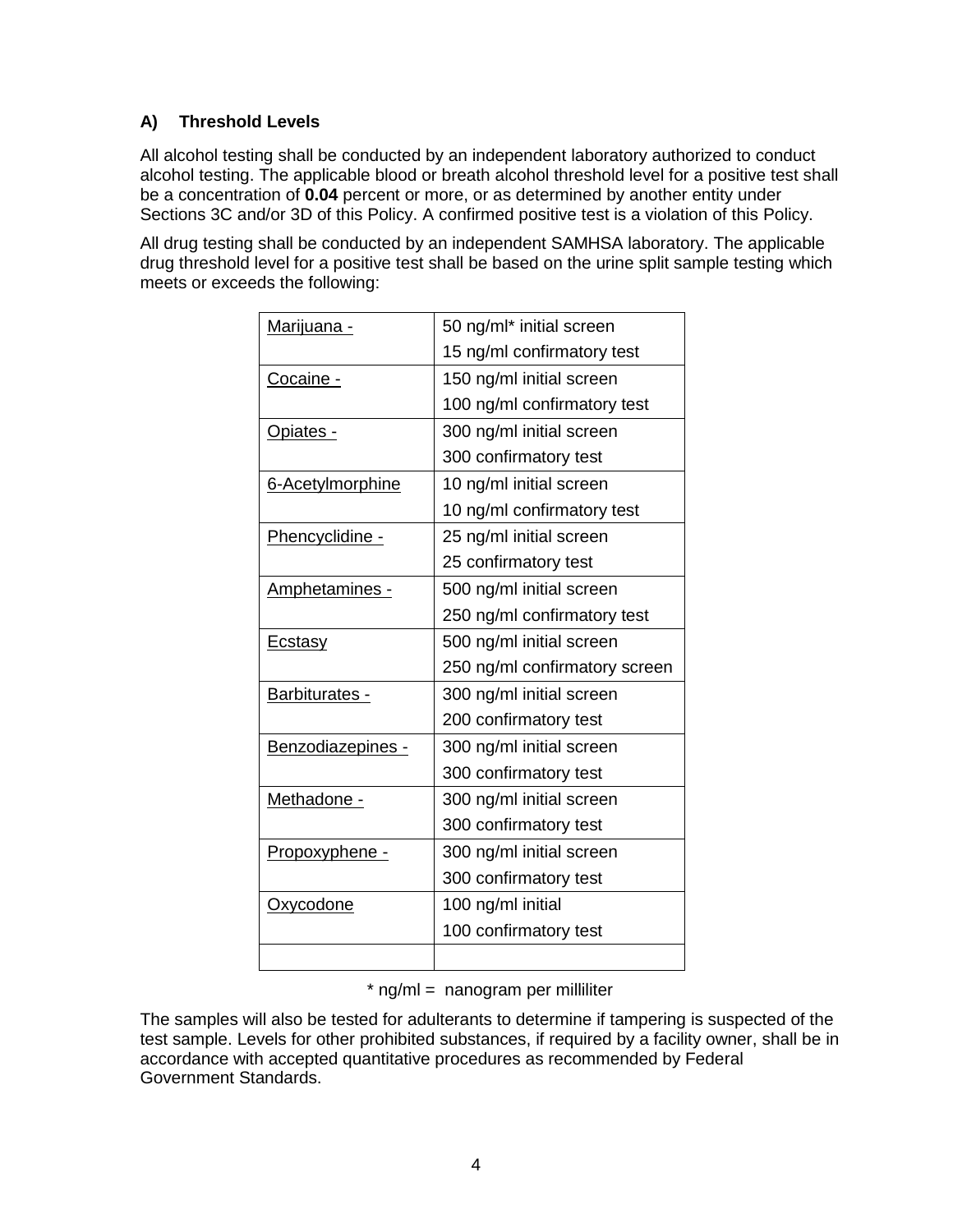#### <span id="page-7-0"></span>**B) Payment for Program Elements and Employee Time**

For all Participants in this program, all costs for collection, analysis, reporting, maintenance of records, and notifications shall be borne by the Mechanical Contracting Industry Fund of Cleveland, Inc. (MCI), except as indicated below.

**For-Cause Testing:** All initial costs for "For-Cause" testing as detailed in Section 4(C)(3) of this Policy will be borne by MCI. Any employee having a negative test for for-cause testing will receive full back pay for the period of suspension including time spent in testing.

**Post-Incident Testing:** All initial costs for "Post-Incident" testing as detailed in Section 4(C)(4) of this Policy will be borne by MCI. Any employee having a negative post-incident test will receive full back pay for the period of suspension including time spent in testing.

**Post-Positive Testing:** All costs for "Post-Positive" testing as detailed in Section 4(C)(5) of this Policy will be borne by the employee.

**Employee Time (Wages) and Travel Expenses:** Securing the drug test shall be the Participants responsibility and performed on his or her own time.

**Counseling and Rehabilitation:** For collective bargaining employees, all costs for counseling and rehabilitation as discussed in Section 9 of this Policy shall be borne by the Local 120 Health and Welfare Plan. For non-collective bargaining employees, all costs for the same shall be in accordance with 's medical benefits plans for that employee.

#### <span id="page-7-1"></span>**C) Policy Requirements**

<span id="page-7-2"></span>The following provisions will be implemented by the Parties:

#### 1) **Annual Testing**

Annual testing will be performed on a mandatory basis once between January 1 and December 31 of each year. Records of such tests shall be maintained by the Independent Testing Laboratory and/or the TPA. The first testing date for a Participant will become their anniversary date, and the annual period will start from that date. If a Participant is tested as part of Computer-Generated Selection Testing (CGST), as described in 4(C)(2) below, the most recent CGST testing date will become the Participants new anniversary date.

Participants will be given notice via U.S. Mail for this testing.

#### <span id="page-7-3"></span>2) **Computer-Generated Selection Testing (Random)**

As an additional deterrent to substance abuse, employees will be selected for CGST for the prohibited drugs identified in Section 4(A). Testing will be conducted through the use of a CGST number generator or other neutral selection process. Employees will be selected for testing by the approved TPA. All participating members (labor and management) will be subject to quarterly<sup>1</sup> CGST selection, with the intent of testing 25% of the Participants annually.

Participants selected as part of CGST will be given notice via U.S. Mail and will have 72 hours from the date of the notice to report to a testing facility for testing.

 $1$  Quarterly testing will consist of random testing dates within the quarter as needed to meet the quarterly total.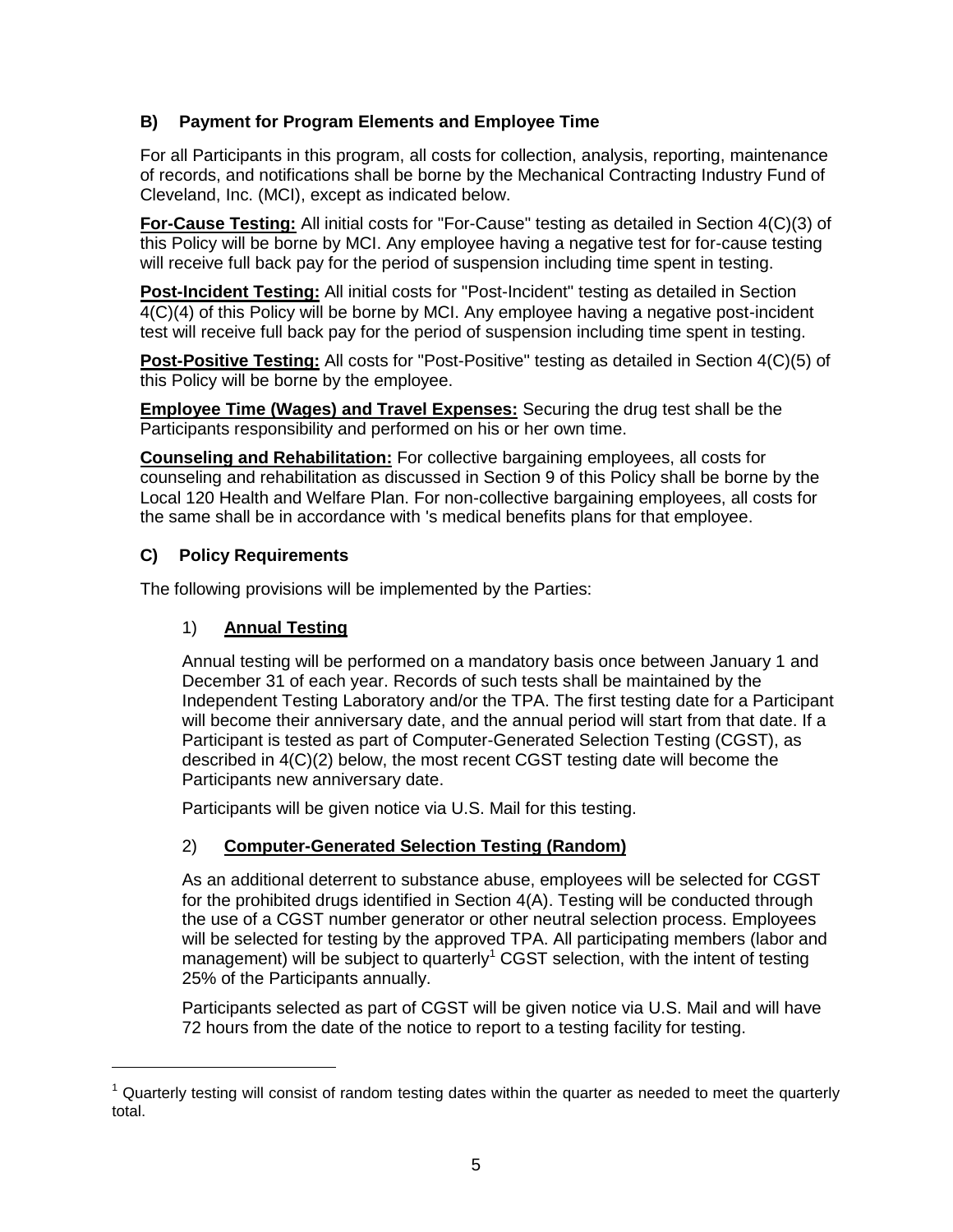#### <span id="page-8-0"></span>3) **For-Cause Testing**

Employees will be tested for the presence of drugs or alcohol if there exists objective evidence that the employee is under the influence of drugs or alcohol. The conduct of the employee must be witnessed by at least two trained supervisors, or other management personnel, if feasible, or facility owner management personnel. If not feasible, only one trained supervisor of or facility owner manager need witness the conduct. The witness or witnesses must have received training in the identification of actions, appearances, or conduct that are indicative of the use of drugs or alcohol. Training requirements are discussed in Section 10 of this Policy. A written report describing the employee's condition shall be completed, dated, and signed by the witness(es), with copies available to the employee and union. The form presented in Appendix B to this Policy shall be used.

All tests shall be performed in accordance with this Policy and in a nondiscriminatory manner. During the process of establishing for-cause testing, the employee has the right to request a union steward, a union member, or an on-site representative to be present. All efforts will be made to contact representation from the employee's union.

Refusal to submit to an employer request for "For-Cause" testing for the presence of alcohol or drugs shall be treated as a positive test. An employee undergoing for-cause testing shall be suspended pending the outcome of the results. A confirmed positive test is a violation of this Policy. A confirmed negative test will result in back-pay.

A means of transportation will be made available by . Under no circumstances will the affected employee be permitted to drive his/her own vehicle to the testing site.

#### <span id="page-8-1"></span>4) **Post-Incident Testing**

Employees may be tested for the presence of drugs or alcohol if the employee sustains an injury; has caused another employee to sustain an injury; has caused a work-related accident; or was operating or helping to operate power tools, machinery, equipment, or vehicles involved in a work-related accident.

In evaluating whether a drug/alcohol test is warranted, an incident investigation must be conducted. This process would involve interviewing the affected employee(s); interviewing witnesses, if any, to the incident; and documenting the events leading up to and around the incident in question. A supervisor trained in accordance with Section 10 of this Policy must make the final determination as to whether or not testing is warranted.

Since this testing is time-sensitive, the collection of a sample for evaluation of the presence of drugs must be completed within 32 hours of the incident; the collection of a sample for evaluation of the presence of alcohol must be made within 8 hours.

Following the incident investigation, if it is determined that the employee will be requested to submit to a drug/alcohol test, a written report describing the reason behind the request shall be completed, dated, and signed by a trained supervisor, with copies available to the employee and union. The form presented in Appendix C to this Policy shall be used.

*If a union member is requested by the trained supervisor to proceed to a testing facility for a post-incident test, the employee has the right to request a union steward, a union member, or an on-site representative to be present. All efforts will be made to contact representation from the employee's union.*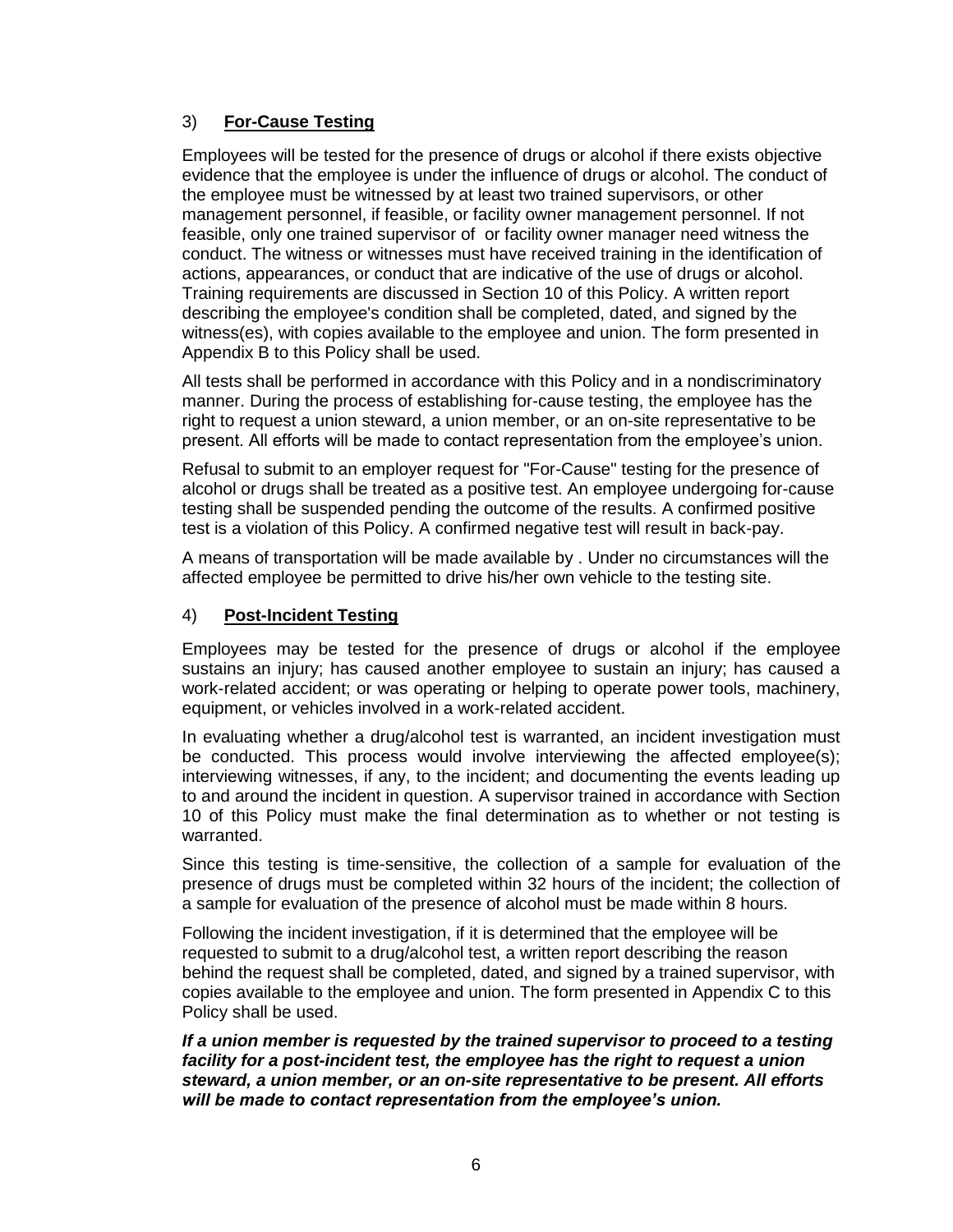All tests shall be performed in accordance with this Policy and in a nondiscriminatory manner. An employee subject to post-incident testing shall be suspended pending the outcome of the results.

Refusal to submit to an employer request for post-incident testing for the presence of alcohol or drugs shall be treated as a positive test. A confirmed positive test is a violation of this Policy. A confirmed negative test will result in back-pay.

A means of transportation will be made available by . Under no circumstances will the affected employee be permitted to drive his/her own vehicle to the testing site.

#### **a) Denial of Workers' Compensation Benefits**

Ohio House Bill 223, also known as the rebuttable presumption law, went into effect October 13, 2004. This law puts the burden of proof on employees to prove that alcohol or drugs in their system were not the proximate cause of a workplace injury. This legislation is intended to curb substance abuse in the workplace. The new law allows employers to ask for disallowance of a workers' compensation claim filed by an employee who tests positive on a qualifying chemical test. The law also applies if the injured employee refuses the test. For the claim to be allowed, the injured employee must produce sufficient evidence to prove that being intoxicated by alcohol or being under the influence of any of nine controlled substances (not prescribed by the employee's physician) did not cause the injury

Employers who wish to contest a workers' compensation claim must post notice that is no smaller than the certificate of coverage in the same location as the certificate. Rebuttable presumption cannot be applied to a claim unless the written notice was properly posted.

#### <span id="page-9-0"></span>5) **Post-Positive Testing**

Testing will be required as part of a follow-up to counseling or rehabilitation for substance abuse. Employees returning to work after successfully completing a rehabilitation program will be subject to up to four drug/alcohol tests without prior notice or as may be recommended by the testing medical health professional during the first twelve (12) months after returning to work. A positive test will result in disciplinary action.

#### <span id="page-9-1"></span>6) **Unemployed Workers and New Hire Testing**

Any employee affected by the collective bargaining agreement that is unemployed but requires substance abuse testing as a condition of work, or new hires that are not collective bargaining employees, will be considered a Participant in this program, and therefore payment for elements of the testing will be in accordance with Section 4(B) of this Policy.

#### <span id="page-9-2"></span>7) **Pre-Employment Testing**

All non-collective bargaining applicants for employment by will be required to undergo a post-offer, pre-employment drug test in accordance with the procedures listed in Section 4(G) of this Policy, analyzed for the constituents identified in Section 4(A) of this Policy. Any final offer of employment is conditional upon the applicant testing negative on this pre-employment test. A non-collective bargaining applicant who successfully tests negative on his/her pre-employment test in accordance with Section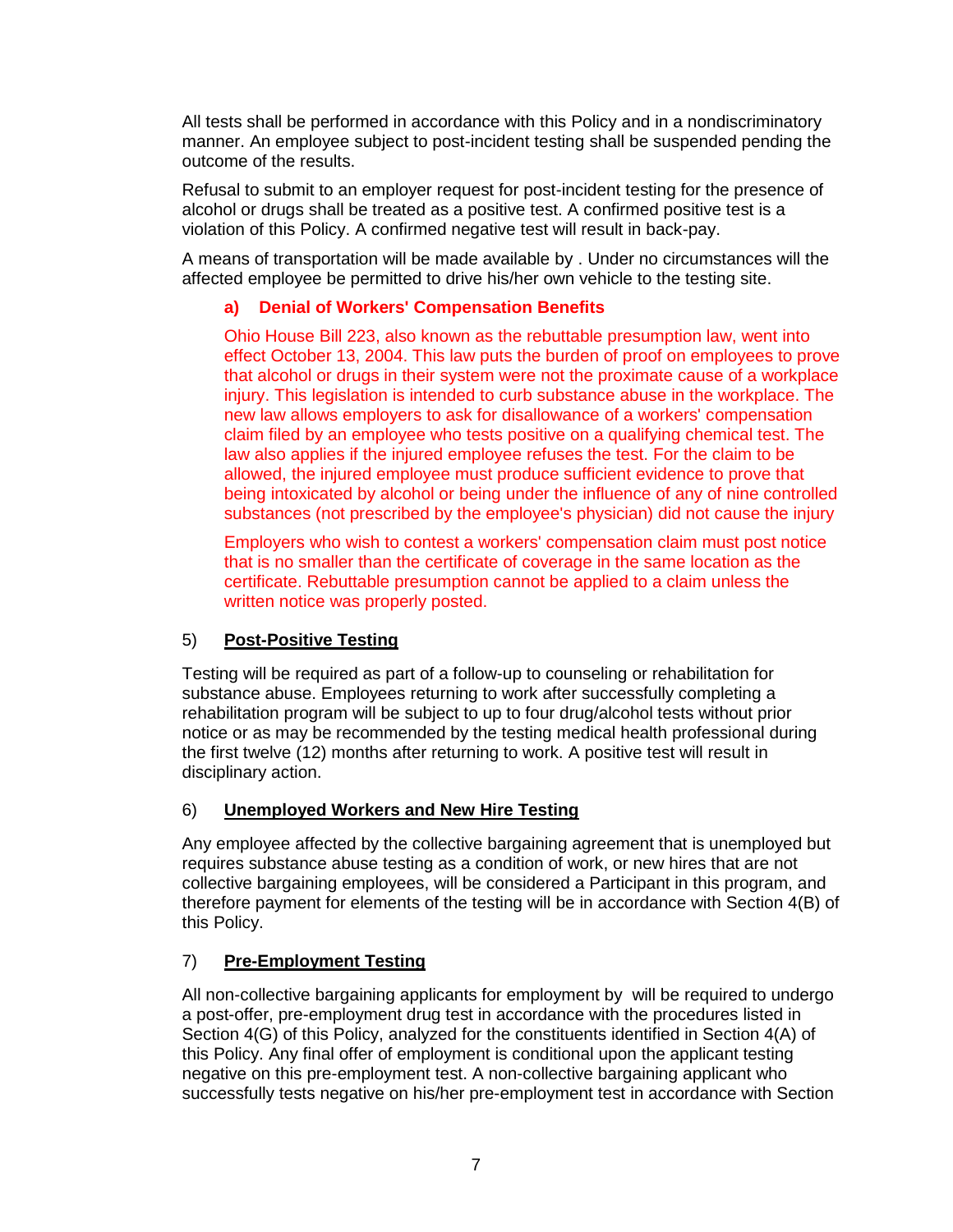4(A) of this Policy and is hired by the will become a participant in this Program and their anniversary date shall be their pre-employment test date.

Any non-collective bargaining applicant that tests positive on their pre-employment test in accordance with Sections 4(A) and 4(G) of this Policy will not be hired by .

All potential collective-bargaining hires for are required to be participants in this Program.

#### <span id="page-10-0"></span>**D) Customer Requirements**

The Parties understand that a Customer may want to implement additional Policy requirements. As a result, it is possible that additional testing may be required to meet customer-specific policies. It is the Parties intent that utilization of the UCIP CISAP will streamline this process and minimize duplicative testing. will inform both the union and the workers if additional customer requirements mandate additional testing over that indicated in this Policy. A copy of the owner policy will be submitted to the union as verification of the additional testing requirements.

#### <span id="page-10-1"></span>**E) Bureau of Workers' Compensation Programs**

These programs do not require any additional testing or training other than that already implemented as part of this Policy

#### <span id="page-10-2"></span>**F) Other Testing Guidelines**

Under some circumstances the employees covered by this Policy may be subject to regulations for drug and alcohol testing established by a Federal or State Agency. To the extent that this Policy is more strict or specific than other governing policies and procedures, then this Policy shall control, unless expressly preempted by law. There shall be no other drug or alcohol testing required as a condition of employment unless it is required by a public or private sector client/owner.

#### <span id="page-10-3"></span>**G) Drug Testing Procedures**

- 1) All samples for testing will be taken by appropriately qualified personnel (e.g. medical personnel if blood sample is required). Samples taken will be separated into two samples. Both samples will be appropriately marked with the employee's identification.
- 2) To the greatest extent possible, the privacy of the employee will be preserved while the sample(s) to be tested are taken. However, some precautions will help to ensure that pure specimens are obtained.
- 3) Initial testing of a urine sample shall be by immunoassay quick test. All samples identified as positive shall be confirmed by gas chromatography/mass spectrometry (GC/MS) or, if appropriate, other generally accepted, scientifically accurate means of ascertaining the identity of a drug in the urine testing process.
- 4) Samples shall be properly stored at all times. All reported as positive will be stored frozen for at least 365 days. If the employer or employee requests, the positive sample shall be stored for a longer period at the expense of the requesting party.
- 5) All handling and transportation of each specimen will be properly documented through strict chain of custody procedures. Strict chain of custody includes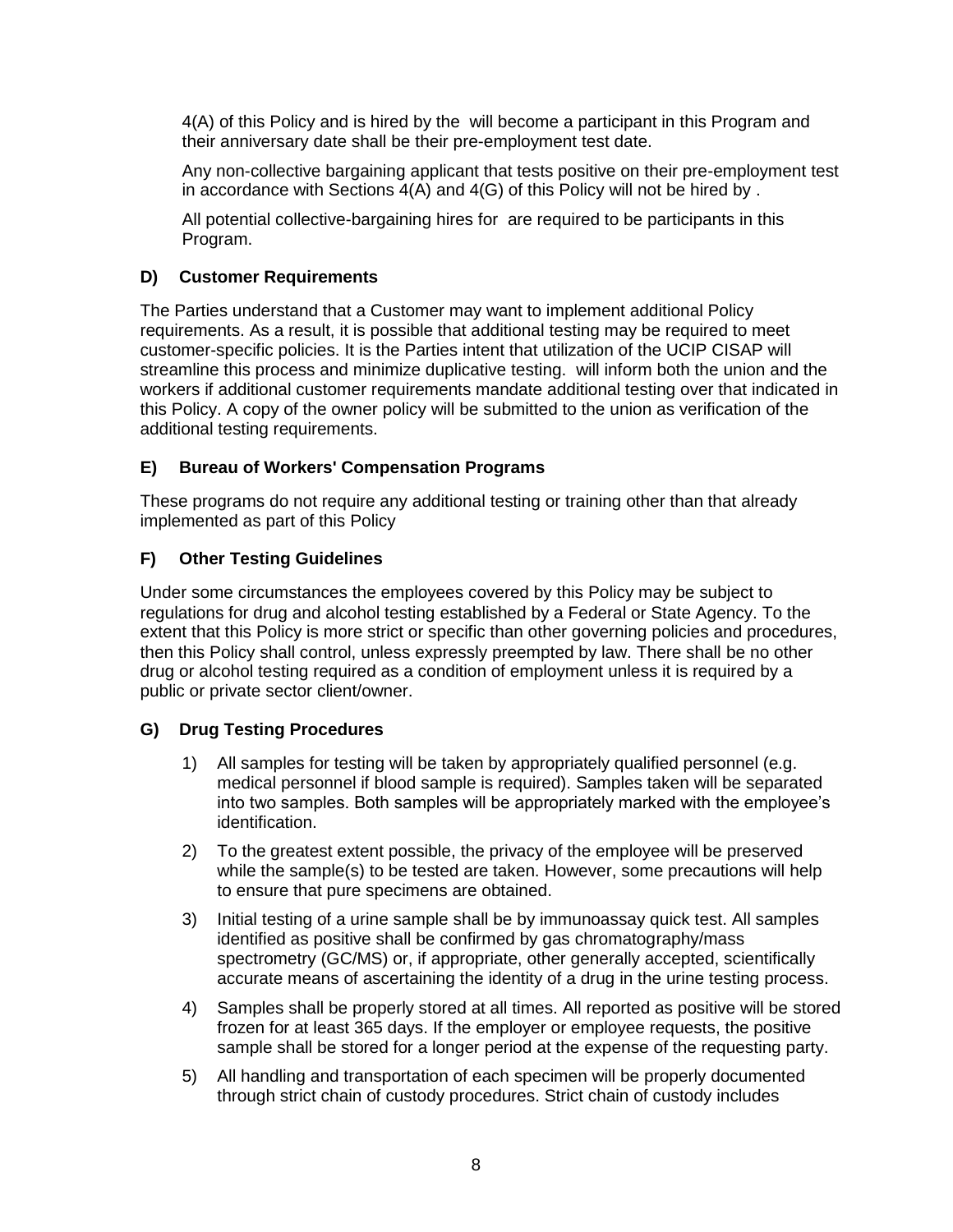handling and transportation by trained individuals and signing off by both the transmitting individual and the receiving individual, from the initial sample collecting professional through the testing laboratory.

- 6) Refusal of an employee to submit to a test under the terms of this Policy will be treated as a positive test. The employee will be subject to the disciplinary action under Section 11 of this Policy.
- 7) All employees with a confirmed positive will be immediately laid-off or terminated from work with and subject to the disciplinary action under Section 11 of this Policy.

#### <span id="page-11-0"></span>**H) Alcohol Testing Procedures**

- 1) All samples for testing will be taken by appropriately qualified personnel. Samples will either be breath or saliva, using an Evidential Breath Testing (EBT) Device or Department of Transportation (DOT)-approved saliva swab, respectively. Testing by EBT will only be performed by a Breath Alcohol Technician (BAT) certified by the manufacturer of the device used.
- 2) Blood will only be collected when an EBT device is not available or practical. If blood is collected, only appropriately qualified medical personnel will collect the samples. There is no split sampling for blood alcohol testing.
- 3) Before being tested, the individual will be required to present personal identification. Any individual who refuses to provide personal identification or provides false identification will be shown to have failed to cooperate in the testing.

#### 4) **Evidential Breath Testing Procedure**

- (a) The individual will be instructed by the BAT on how the test will be performed.
- (b) To protect each worker, the BAT will attach to the testing device an individually-sealed mouthpiece in the worker's view.
- (c) The worker will then be directed to blow forcefully into the breath testing device until an adequate amount of breath has been maintained.
- (d) If the worker is unable to provide an adequate amount of breath for the initial or confirmatory test after several attempts to do so, the worker will be required to submit a blood sample in accordance with (H)(2) above.
- (e) If an adequate breath specimen is provided and the initial test registers an alcohol concentration less than 0.08 percent, the test will be reported as negative and no additional testing will be required at that time.
- (f) If an adequate breath specimen is provided and the initial test is at or above 0.04percent, a second confirmatory test will be performed. If an adequate breath specimen is provided and the confirmatory test registers an alcohol concentration at or above 0.08 percent, it will be reported as positive. If an adequate breath specimen is provided and the confirmatory test registers an alcohol concentration less than 0.04 percent, the test will be reported as negative and no additional testing will be required at that time.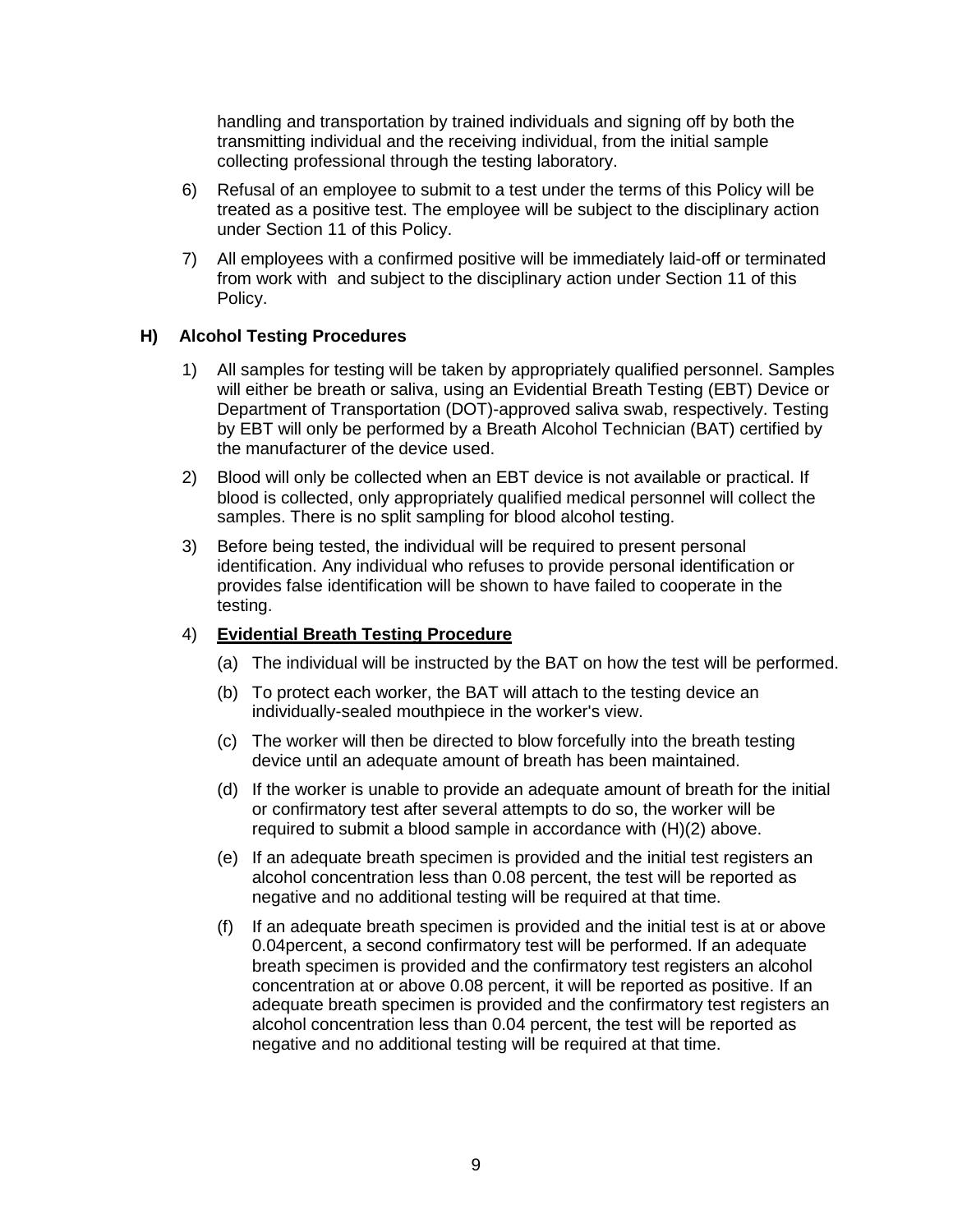#### <span id="page-12-0"></span>**I) Re-Testing**

If following MRO verification and review, an employee is found to have tested positive, the employee will have three (3) working days following the date which the employee is notified of the test result to advise the MRO and their respective DER in writing, of the employee's desire to request a retest of a split of the original urine sample at the employee's own expense and at a SAMHSA certified laboratory selected by the employee. If the split sample result is confirmed following any required verification to be negative, the employee would be given back wages by if the employee was denied work, and be reimbursed for the cost of the test. An example letter for use by the affected employee is included as Appendix D of this Policy.

#### <span id="page-12-1"></span>**5. TEST RESULTS REPORTING AND DOCUMENTATION**

<span id="page-12-2"></span>Test results reporting and documentation shall be as follows:

#### **A) Verification**

In the case of urine testing, for those specimens that showed positive results on both the initial screening and the confirmatory test, the MRO shall perform verification. Such verification shall include contacting the individual with the apparent positive test result to ascertain whether there may be a legitimate explanation for a positive result. Information that will be considered are any over-the-counter or prescription medication that the employee is currently taking, or has recently taken, and any other information relevant to the reliability of, or explanation for, a positive test. The MRO will inform the individual of his/her right to have the second sample (other half of a split urine sample) tested at his/her expense at the same or another SAMSHA-approved testing facility.

The MRO shall then perform a review of all the submitted information and make an evaluation of the final status of the results. Eligible employees will be listed as such on the MRO website.

If the MRO is not able to contact the individual, the MRO shall report to the TPA and DER that the MRO made reasonable effort to contact the individual. The TPA and DER will then attempt to contact the individual and ask him/her to contact the MRO within 24 hours.

The MRO may verify a test as positive without communicating with the individual if the worker refuses to discuss the test results or more than five (5) days have passed after the MRO notified the TPA and DER of the inability to contact the worker.

#### <span id="page-12-3"></span>**B) Reporting**

The completed chain of custody form shall accompany any positive report. The MRO shall report the test results to the TPA providing the following information:

- 1) That the test being reported was conducted in accordance with the Program;
- 2) The name of the individual for whom the results are being reported;
- 3) The date and location of the test collection;
- 4) The type of test (e.g., annual, CGST, etc.);
- 5) Whether the drug or alcohol test(s) was positive or negative.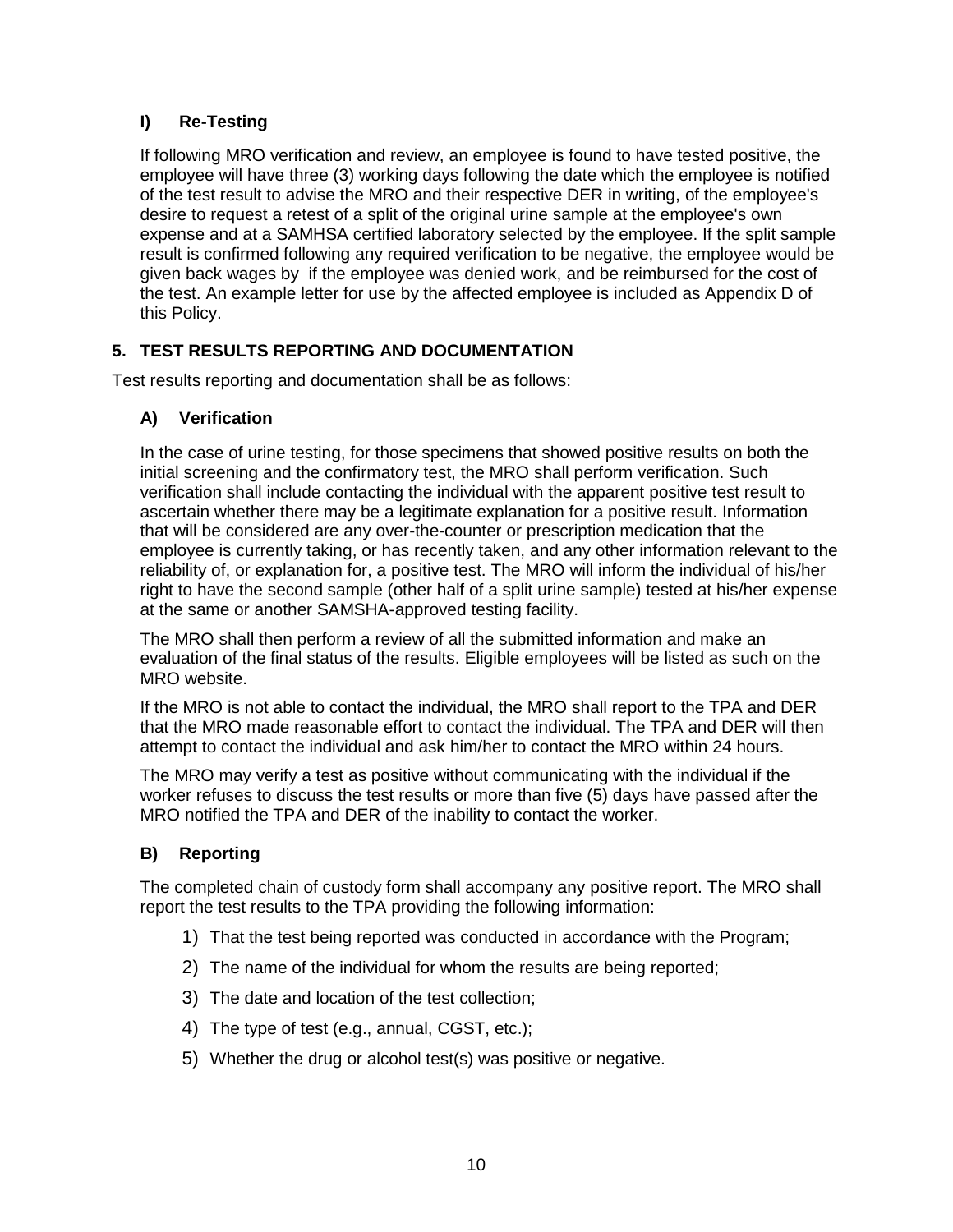The same report shall be made available to the employees DER or others that the employee designates in writing. The same report, along with the complete analytical report, shall be made available to the affected individual.

A report indicating whether a collective-bargaining employee of is "Eligible" shall be made available to the DER of and Pipefitters' Local 120, and is also available at the MRO website.

All records of the testing and verification process will be forwarded to and maintained by the TPA.

#### <span id="page-13-0"></span>**C) Card Issuance**

An annual testing certification card shall be issued upon testing negative and shall be recognized by all signatory employers and will remain in effect for one calendar year. No employee who within the last 12 months has been subjected to a drug and alcohol test, the results of which were negative, shall be requested or required to undergo additional annual testing per Section 4(C)(1) of this Policy. The other testing requirements still apply.

The card shall be relinquished upon request at the testing facility. The Participant shall ensure that a receipt is obtained, and be in his/her possession, as proof that he/she are an active Participant in the program, until the new card is received.

#### <span id="page-13-1"></span>**6. RIGHTS OF EMPLOYEES**

- A) Employees affected by the implementation of this Policy will be given a copy of this Policy. An acknowledgement form is included in Appendix E to this Policy. This form does not commit the employee to agreeing to the Policy but merely acknowledges that he/she understands a Policy has been put in place and that he/she have had an opportunity to review the Policy. If an affected employee refuses to sign the Policy, a witness may acknowledge review of the Policy by said employee.
- B) Before a Participant undergoes drug or alcohol testing, a form shall be provided that explains the procedures and his/her agreement to submit to the procedures. An example form is included in Appendix F to this Policy. An *Employee's refusal to sign the form does not prevent implementation of this Policy as long as the employee agrees to participate in the program.*
- C) If the confirmatory testing indicates a positive test result, the employee must be given written notice of the right to explain the positive test and indicate any over-the-counter or prescription medication that the employee is currently taking, or has recently taken, and any other information relevant to the reliability of, or explanation for, a positive test.
- D) Within three (3) working days after notice of a positive initial test result, the employee may submit information to the DER or MRO, in addition to any information already submitted under paragraph (c), to explain that result.
- E) If following MRO verification and review, an employee is found to have tested positive, the employee will have three (3) working days following the date which the employee is notified of the test result to advise the MRO and respective DER, in writing, of the employee's desire to request a retest of a split of the original sample at the employee's own expense and at a SAMHSA certified laboratory selected by the employee.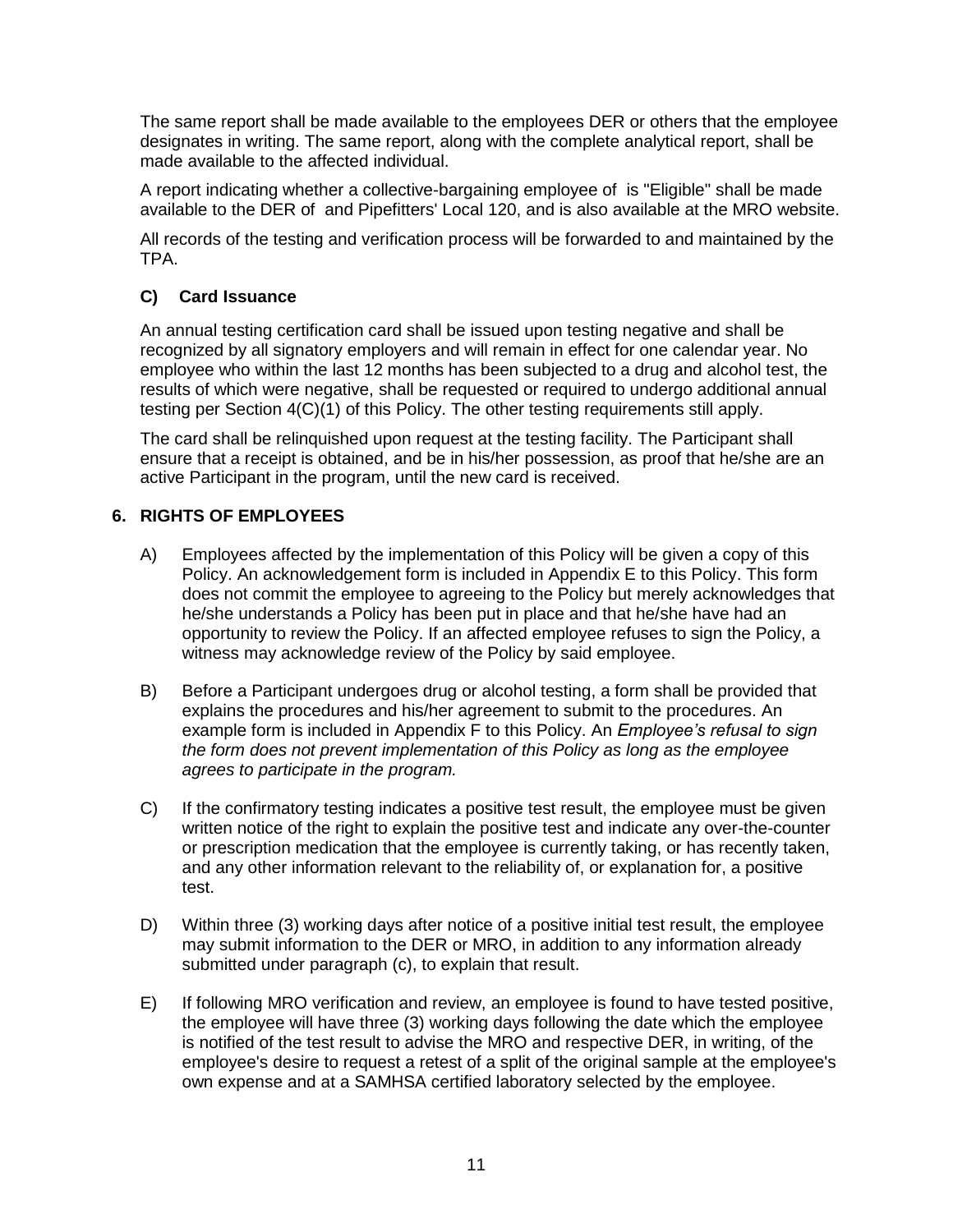- F) Unless a positive test result is confirmed as positive, it shall be deemed negative and reported by the laboratory as such.
- G) An employee has the right to refuse to take a test. Notwithstanding, refusal to test or provide an adequate sample when required by this Policy shall be treated as a positive test. The employee will be subject to the disciplinary action under Section 11 of this Policy.
- H) Any specimen adulterated by the employee will be considered a positive test result and therefore a violation of this Policy. Any specimen adulterated by any other individual will be considered a negative test result.
- I) Privacy and Accountability: Testing procedures are intended to protect individual privacy, ensure accountability and integrity of the specimens, and to provide confidentiality of test results.

#### <span id="page-14-0"></span>**7. LEAVING THE WORK SITE**

During an investigation involving the use or possession of drugs or alcohol, or once a determination of for-cause testing has been made, the affected employee shall not leave the work site without approval of , and shall leave in the manner determined by . Leaving the work site without approval shall be treated as a positive test.

#### <span id="page-14-1"></span>**8. CONFIDENTIALITY**

Test result reports and other information acquired in the drug or alcohol testing processes are private and confidential information and may not be disclosed by , the DER, or the laboratory conducting the test to any employer or to a third party, individual, governmental agency, or private organization, without the written consent of the employee tested.

#### <span id="page-14-2"></span>**9. TREATMENT / EMPLOYEE ASSISTANCE PROGRAM**

This Policy recognizes that drug and alcohol dependency is a treatable health problem. Therefore, the Parties encourage any employee with a substance abuse problem to come forward and voluntarily accept assistance in dealing with the illness. If you volunteer for help, every reasonable effort to return you to work upon recovery will be made. The DER will also take action to assure that your illness is handled in a confidential manner.

If employees need assistance in dealing with such a dependency, and/or would like to obtain information on the availability of assistance resources, treatment clinics, and programs, please contact the representatives listed below:

- For collective bargaining employees, contact their DER.
- For non-collective bargaining employees, please consult your health benefits manual.

The Parties encourage treatment for any drug or alcohol dependency, and this Policy should be implemented to encourage employees with health problems to seek treatment before their jobs are in jeopardy or the safety, health and security of the work environment or other workers is put at risk.

and Pipefitters' Local 120 will utilize the resources of a Substance Abuse Professional (SAP) to perform assessments and evaluation for possible referral for treatment. Such treatment, if recommended, may range from minor out-patient treatment and/or counseling to intense inpatient treatment.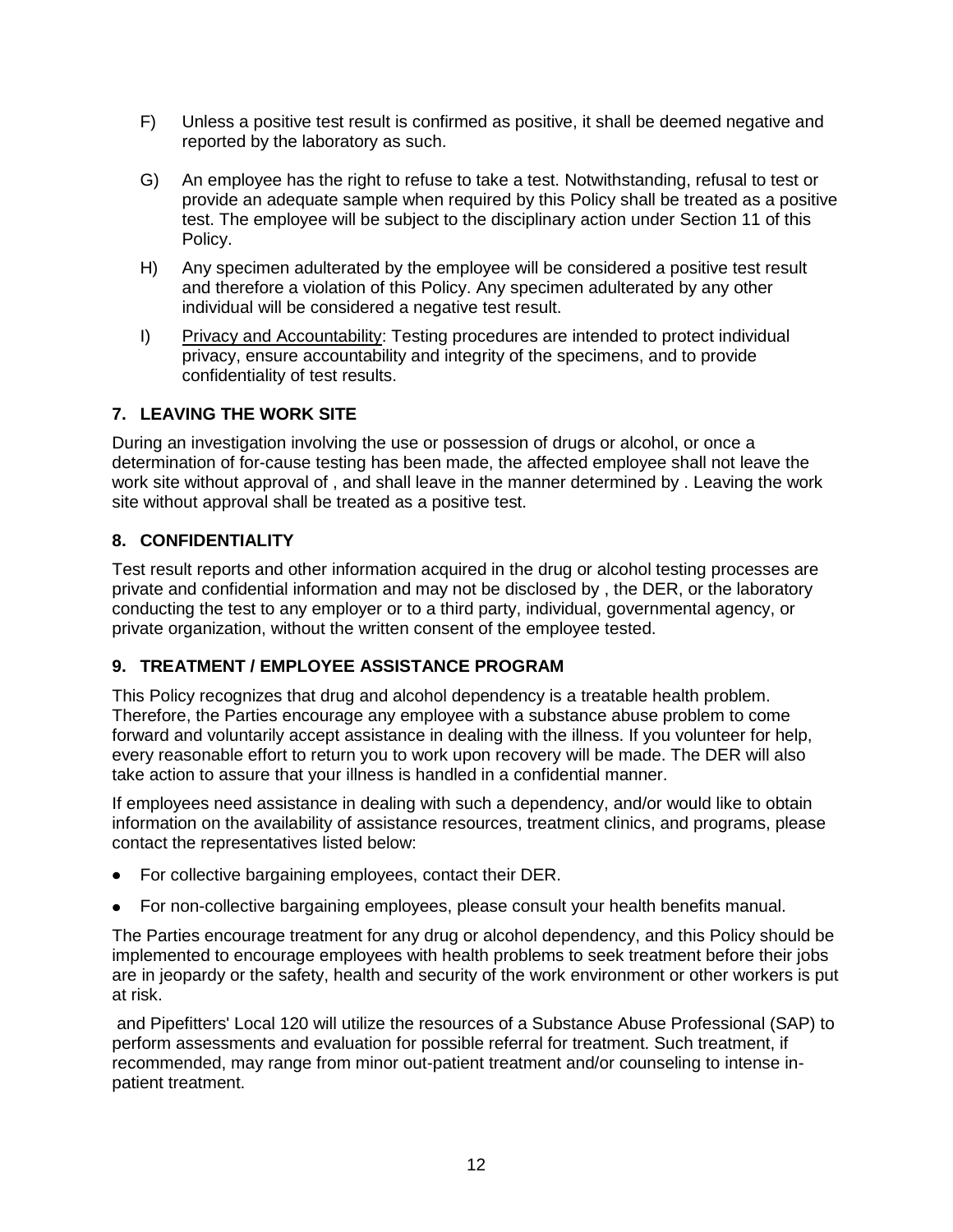#### <span id="page-15-0"></span>**10. EMPLOYER AND EMPLOYEE TRAINING**

The training program for this policy will meet the requirements of the Ohio Bureau of Workers Compensation Drug Free Workplace (BWC-DFWP) initiative regardless of the size of the company. All Participants will be required to attend training annually.

Trainers to present the training to supervisors and workers shall be represented equally by both MCI (training arm for MCA of Cleveland) and Local 120. Outside training sources may be utilized if approved by the Policy and Program Administrative Committee.

Time spent in training and any related travel expenses shall be the Participant's responsibility.

Training shall be offered in frequency as agreed upon by the Policy and Program Administrative Committee.

#### **A) Supervisor Training**

All Participants in a supervisory position (e.g., stewards, foremen, project superintendents) will be required to attend 1 hours of worker annual training as outlined in 10(B) as well as **2 hours** of initial and 1 hours of annual refresher training as outlined below.

#### 1) Training Program Goals

At the end of the training session, supervisors should be able to:

- a) Report the current drug and alcohol abuse trends as they pertain to the construction industry.
- b) Delineate policies and procedures applicable to CISAP covered employers and associated collective bargaining agreements.
- c) Identify the classes of drugs of abuse and provide information about the physical and/or behavioral signs of an individual under the influence.
- d) List the appropriate steps for a supervisor to follow if suspicious of a worker being under the influence of drugs or alcohol.
- e) Identify at least two resources (including the approved SAP) that employees can be referred to for assistance in resolving a substance abuse problem.
- 2) Training Program Outline
	- a) The Importance of Substance Abuse Training for Job Site Supervisors
	- b) DFWP Supervisory Responsibilities
	- c) Facts About Alcohol and Other Drugs
	- d) Work Site Drug and Alcohol Testing
	- e) Taking Action
	- f) Referral to Assistance

#### **B) Employee Training**

All employees affected by this Policy will be required to attend 1 hours of annual training.

1) Training Program Goals

At the end of the training session, affected employees should be able to: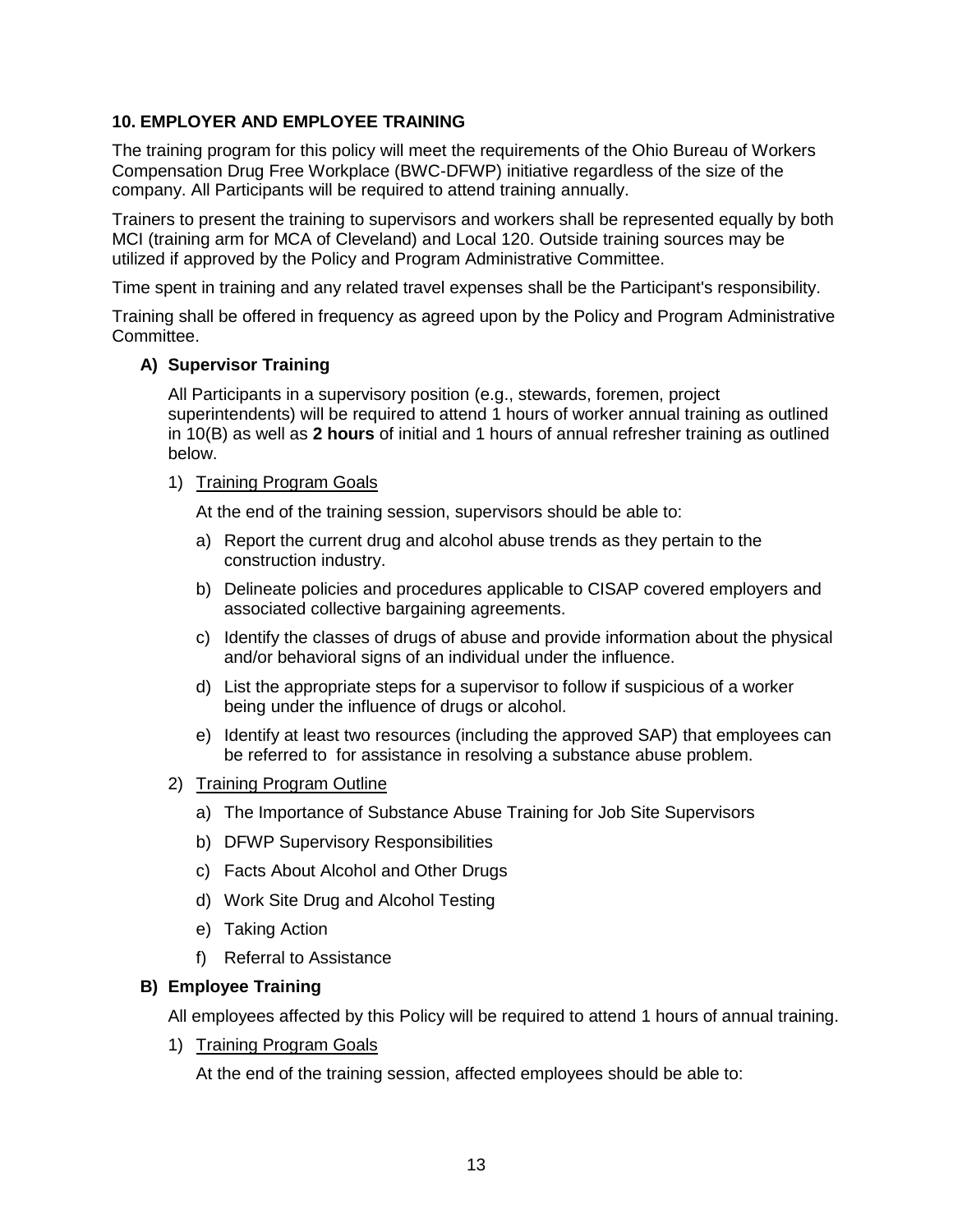- a) Report circumstances under which a worker may be subject to drug/ alcohol testing under the CISAP policy.
- b) Identify conduct prohibited under the CISAP policy.
- c) Explain the difference between tolerance, psychological dependence, and physical dependence (addiction).
- d) Identify the classes of drugs of abuse and provide a general description of the impact and health effects of each.
- e) Identify at least two resources (including the approved SAP) available to workers to resolve a substance abuse problem.
- 2) Training Program Outline
	- a) Review State of Ohio CISAP Drug Free Workplace Initiatives.
	- b) Disease Model for Alcohol and Drugs (Affects of Abuse).
	- c) Signs and Symptoms of Use/Misuse and Effects on the Job.
	- d) Provide Assistance Resources (Including counseling and rehabilitation resources provided through union and/or management.

#### <span id="page-16-0"></span>**11. DISCIPLINARY ACTIONS**

<span id="page-16-1"></span>Notwithstanding specific-owner or customer actions, the following shall apply:

#### **A) First Medical Result**

#### *Participants who test positive, or refuse to take a required test, or don't have a validated excuse for CGST testing as described in 4(C) of this Policy, shall be subject to the following conditions:*

- 1) The employee shall be given a lay-off, will receive a written reprimand, and shall be immediately referred to the Substance Abuse Professional (SAP). The employee shall participate in drug and/or alcohol evaluation and subsequent counseling and/or rehabilitation program as directed by the SAP. Counseling and/or treatment is a required component of this Policy.
- 2) Following the prescribed counseling and/or treatment, the employee will be required to produce a negative drug test in accordance with 4(C)(5) of this Policy.
- 3) The employee will be subject to increased Computer-Generated Selection Testing (CGST: a random selection procedure), up to four times over a one year period, as a condition of further employment.
- 4) If the employee participates in and successfully completes the evaluation and any subsequent counseling and/or rehabilitation program as directed by the SAP, then there shall be no further action as a result of this first incident. In this case, the employee will be returned to work pending work availability. However, the employee is not entitled to any paid work time or benefits for time not worked because of the evaluation and counseling and treatment. If the employee refuses to participate in either the evaluation or the rehabilitation program or fails to successfully complete the counseling or rehabilitation program, the employee will forfeit their "Drug-Free" card. For those employers participating in the Ohio BWC Drug-Free Workplace program, refusal to participate will result in a lay-off.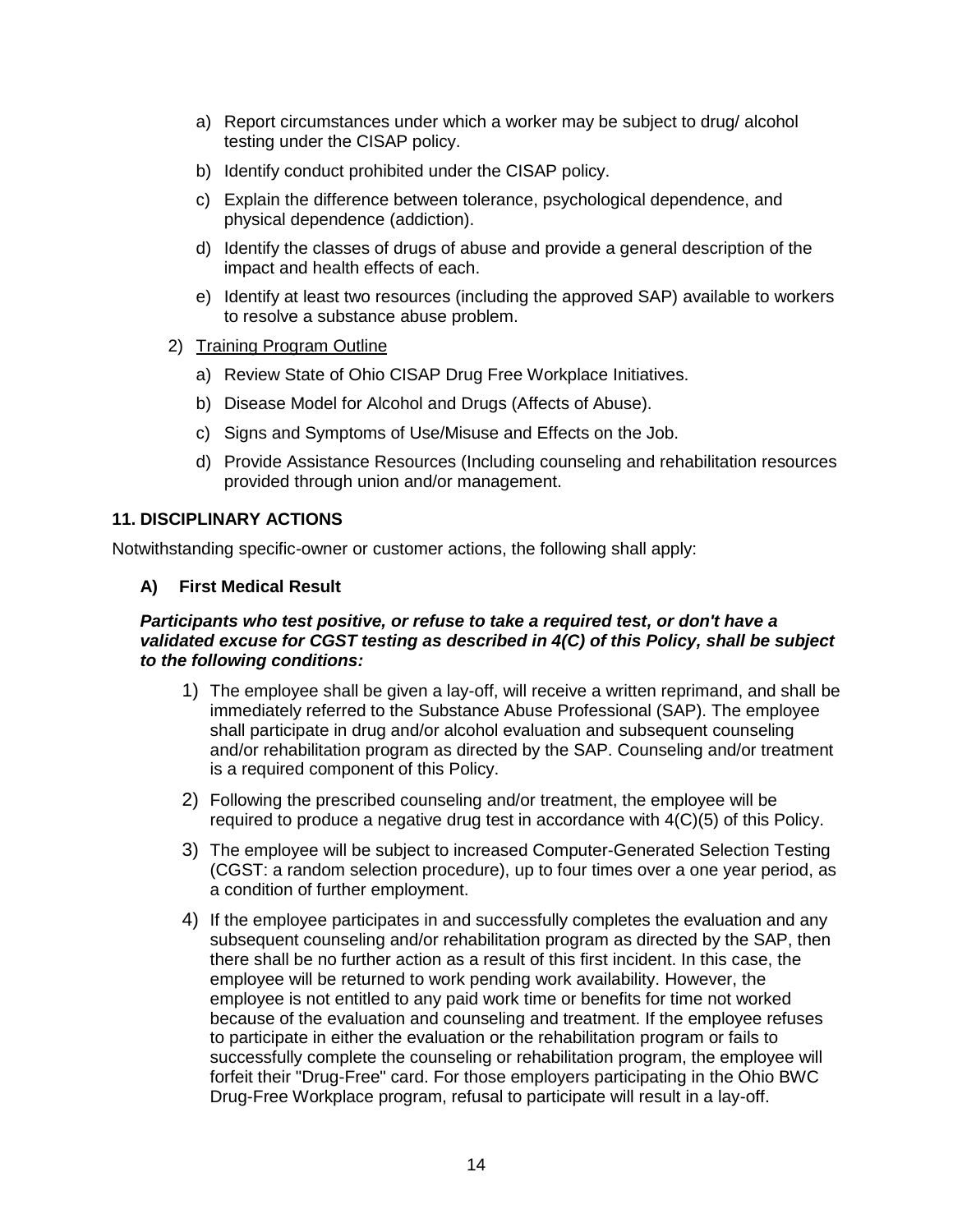#### *Participants who failed to show for a "CGST" test as described in 4(C)(2) of this Policy, and have provided a validated excuse to the Designated Employee Representative, shall be subject to the following conditions:*

5) For failure to show for the "CGST" testing, since the CGST testing is timesensitive, and the opportunity to test for the current CGST pool would have passed, the employee will be immediately included in the subsequent CGST testing pool. In this case, the employee would still be considered eligible for work.

#### <span id="page-17-0"></span>**B) Second Medical Result**

#### *Participants who having twice tested positive, or refuse to take a required test, or don't have a validated excuse for CGST testing as described in 4(C) of this Policy, shall be subject to the following conditions:*

- 1) The employee shall be given a lay-off for a minimum of 30 days, will receive a written reprimand, and shall be immediately referred to the Substance Abuse Professional (SAP). The employee shall participate in drug and/or alcohol evaluation and subsequent counseling and/or rehabilitation program as directed by the SAP. Counseling and/or treatment is a required component of this Policy.
- 2) Following the prescribed counseling and/or treatment, the employee will be required to produce a negative drug test in accordance with 4(C)(5) of this Policy.
- 3) The employee will be subject to increased Computer-Generated Selection Testing (CGST: a random selection procedure), up to four times over a one year period, as a condition of further employment.
- 4) If the employee participates in and successfully completes the evaluation and any subsequent counseling and/or rehabilitation program as directed by the SAP, then there shall be no further action as a result of this incident. In this case, the employee will be returned to work pending work availability. However, the employee is not entitled to any paid work time or benefits for time not worked because of the evaluation and counseling and treatment. If the employee refuses to participate in either the evaluation or the rehabilitation program or fails to successfully complete the counseling or rehabilitation program, the employee will forfeit his/her "Drug-Free" card. For those employers participating in the Ohio BWC Drug-Free Workplace program, refusal to participate will result in a lay-off.

#### *Participants who failed to show for a second "CGST" test as described in 4(C)(2) of this Policy, and have provided a validated excuse to the Designated Employee Representative, shall be subject to the following conditions:*

- 5) The employee will be placed on notice that a third incident of "failure to show" for the CGST test will result in direct action as described in 11(C);
- 6) The employee will be immediately included in the subsequent CGST testing pool.

#### <span id="page-17-1"></span>**C) Third Medical Result and Subsequent Results**

#### *Participants who having three or more times tested positive, or refuse to take a required test, or don't have a validated excuse for CGST testing as described in 4(C) of this Policy, shall be subject to the following conditions:*

1) The employee will be terminated from employment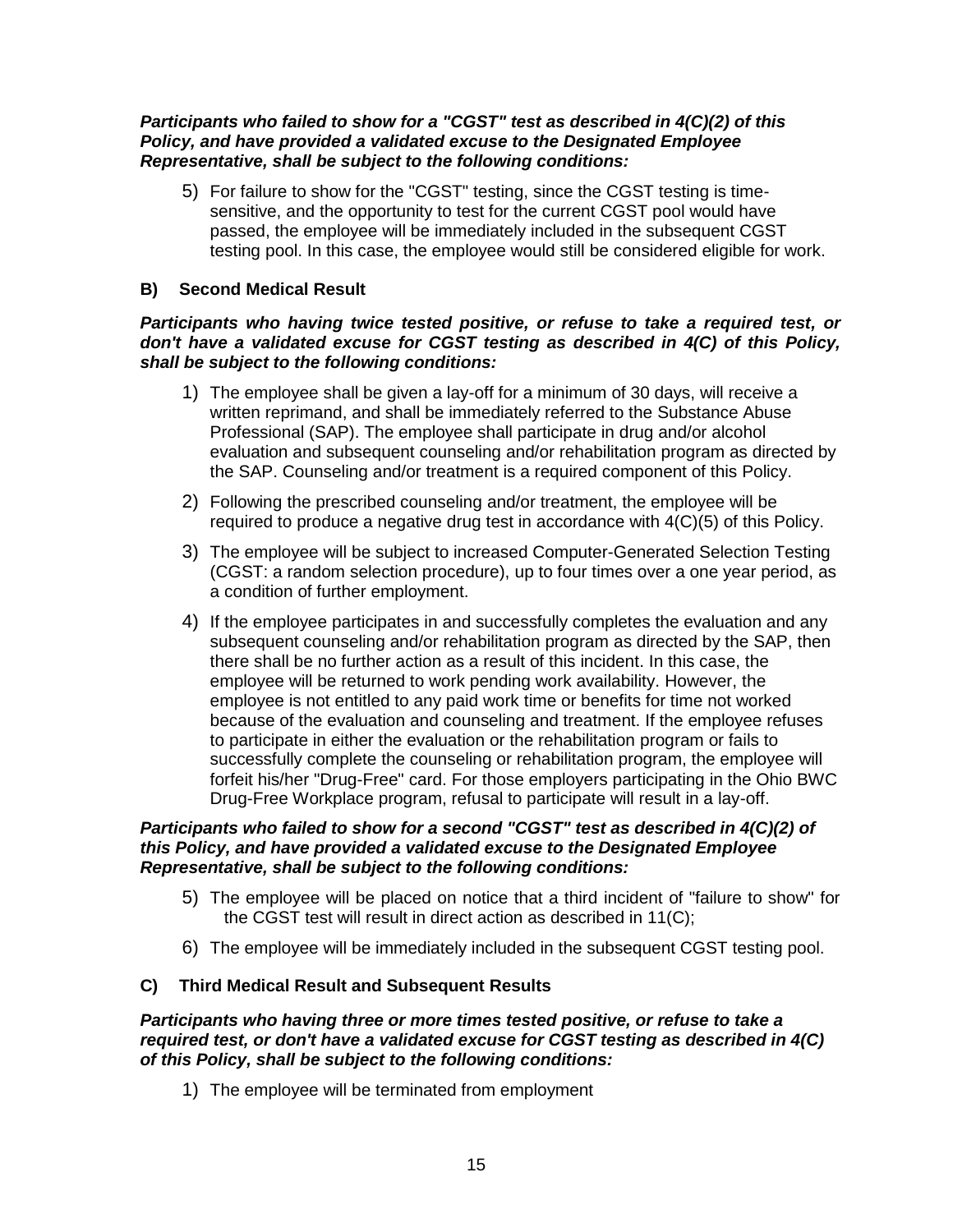- 2) The employee shall receive a written reprimand and shall be immediately referred to the Substance Abuse Professional (SAP). The employee shall participate in drug and/or alcohol evaluation and subsequent counseling and/or rehabilitation program as directed by the SAP. Counseling and/or treatment is a required component of this Policy.
- 3) Following completion of any counseling and/or rehabilitation program as directed by the SAP and production of the negative drug test, the employee will be returned to work by pending work availability.
- 4) The employee will be subject to increased Computer-Generated Selection Testing (CGST: a random selection procedure), up to four times over a one year period, as a condition of further employment.
- 5) If the employee participates in and successfully completes the evaluation and any subsequent counseling and/or rehabilitation program as directed by the SAP, then there shall be no further action as a result of this incident. In this case, the employee will be returned to work pending work availability. However, the employee is not entitled to any paid work time or benefits for time not worked because of the evaluation and counseling and treatment. If the employee refuses to participate in either the evaluation or the rehabilitation program or fails to successfully complete the counseling or rehabilitation program, the employee will forfeit their "Drug-Free" card. For those employers participating in the Ohio BWC Drug-Free Workplace program, refusal to participate will result in a termination.

*Participants who failed to show for a third and future "CGST" tests as described in 4(C)(2) of this Policy, regardless of a validated excuse, will be considered to have "failed to take a required test", will be in violation of this Policy, and shall be subject to the disciplinary actions starting with the "First Medical Result" detailed in 11A.*

#### <span id="page-18-0"></span>**D) Clean Slate Provision**

The discipline procedure will revert back to "First Medical Result" detailed in 11(A) following three (3) consecutive years of negative tests providing the worker continually participated in the Program.

#### <span id="page-18-1"></span>**12. POLICY VIOLATIONS**

Unless otherwise set forth herein, all violations of this Policy shall be cause for discipline, up to and including dismissal from the drug-free workforce program.

#### <span id="page-18-2"></span>**13. CONDITION OF EMPLOYMENT**

Compliance with this Policy is a condition of employment for all participating employers. With regard to this Policy, any failure or refusal of an employee to cooperate fully and submit to any test under this Policy, will be a violation of this Policy, subject to the conditions as outlined in this Policy.

#### <span id="page-18-3"></span>**14. NO LITIGATION**

agrees not to engage in any litigation against the signatory local union or its parent organization, the United Association, in connection with any aspect of this Policy. Furthermore, agrees the union is not responsible through its participation in this Policy for ascertaining or monitoring the drug-free or alcohol-free status of any employee or applicant for employment or for otherwise ensuring safety on the job site. Similarly, the local unions signatory to this Policy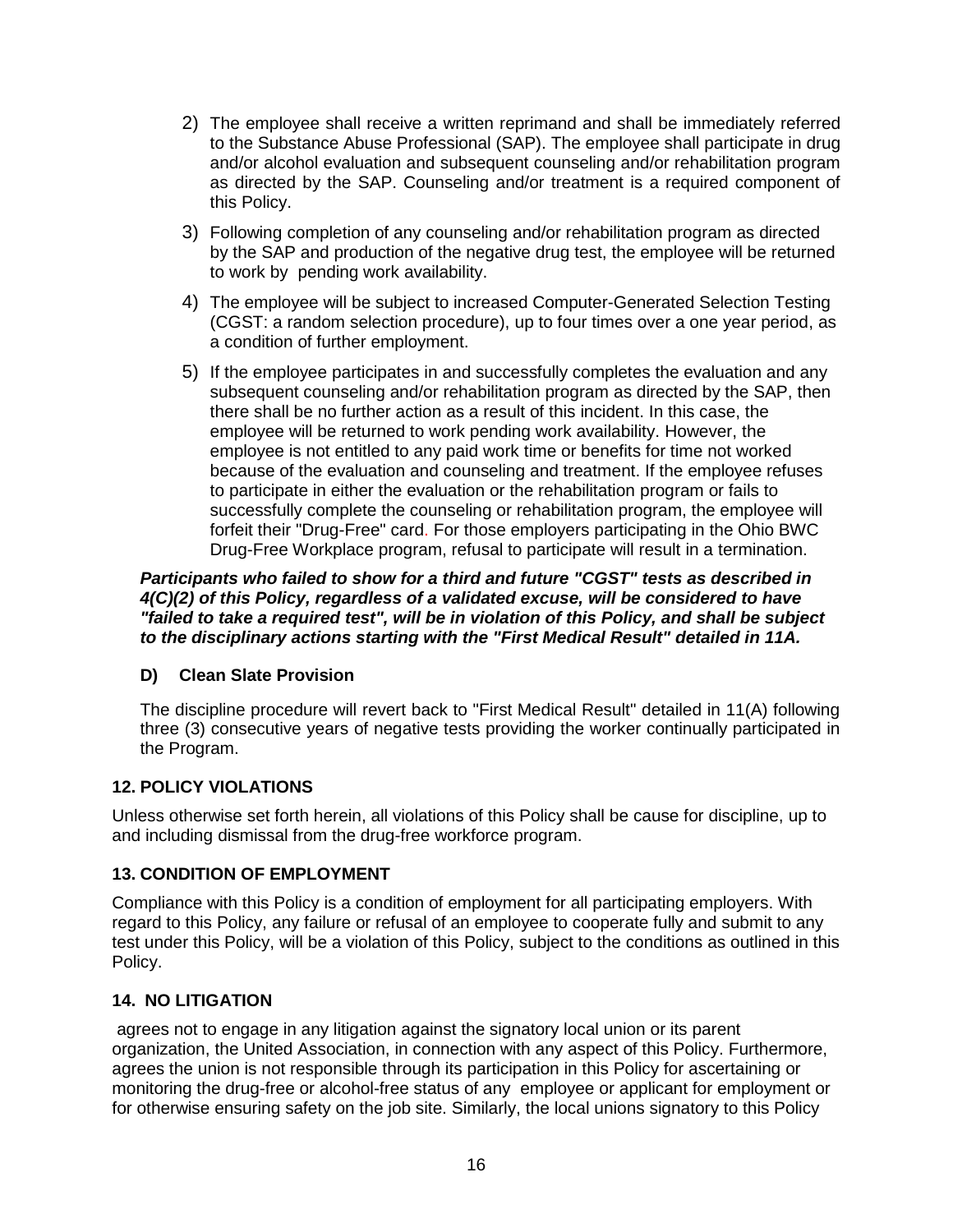agree not to institute or otherwise engage in any litigation against employers signatory to this is Policy or the Mechanical Contractors' Association of America, Mechanical Contractors' Assocation of Cleveland, and related entities, relating to the lawful implementation of this Policy.

#### <span id="page-19-0"></span>**15. GRIEVANCE PROCEDURE**

All disputes involving the interpretation of this Policy and any discipline imposed for violations of this Policy shall be subject to the grievance procedure contained in the employee's Collective Bargaining Agreement.

#### <span id="page-19-1"></span>**16. POLICY AND PROGRAM ADMINISTRATIVE COMMITTEE**

The Parties have created a Policy and Program Administrative Committee. The Committee consists of an equal number of union and management appointees and a neutral third party. The neutral party was agreed to by mutual consent of the labor and management members. The Committee shall determine operating procedures for the program and interpret this Policy. The Committee shall operate on the basis of consensus. No votes shall be taken.

#### <span id="page-19-2"></span>**17. FEDERAL PRE-EMPTION**

This policy does not apply to employees where the specific work performed requires those employees to be subject to Federal drug and alcohol testing in accordance with other applicable programs.

#### <span id="page-19-3"></span>**18. DURATION OF AGREEMENT/POLICY**

This agreement/policy shall expire on April 30, 2015, unless extended by mutual written consent of the Parties. Any party signatory to this Policy wishing to re-negotiate or modify this policy shall notify the Committee in writing.

#### <span id="page-19-4"></span>**19. DEFINITIONS**

Accident - Any event resulting in injury to a person or property to which an employee, or contractor/contractor's employees, contributed as a direct or indirect cause.

Adulterated Specimen - A urine screening sample which as been tampered with to cover the true results.

BWC - Ohio Bureau of Workers' Compensation.

Collection Facility/Site - Approved location where Participants can provide a specimen for testing.

Company Premises - The term "Company Premises" as used in this policy includes all property, facilities, land, building, structures, automobiles, trucks and other vehicles owned, leased or used by the company. Construction job sites for which the company has responsibility are included.

CGST - Computer Generated Selection Testing. This computer selection is the random element of this Program.

CISAP - Construction Industry Substance Abuse Program.

Customer - An owner, or possibly an entity which has hired to perform work.

Designated Employee Representative - In the case of collective-bargaining employees, an appointed union officer. In the case of non-collective bargaining employees, the designated management individual of the Employer.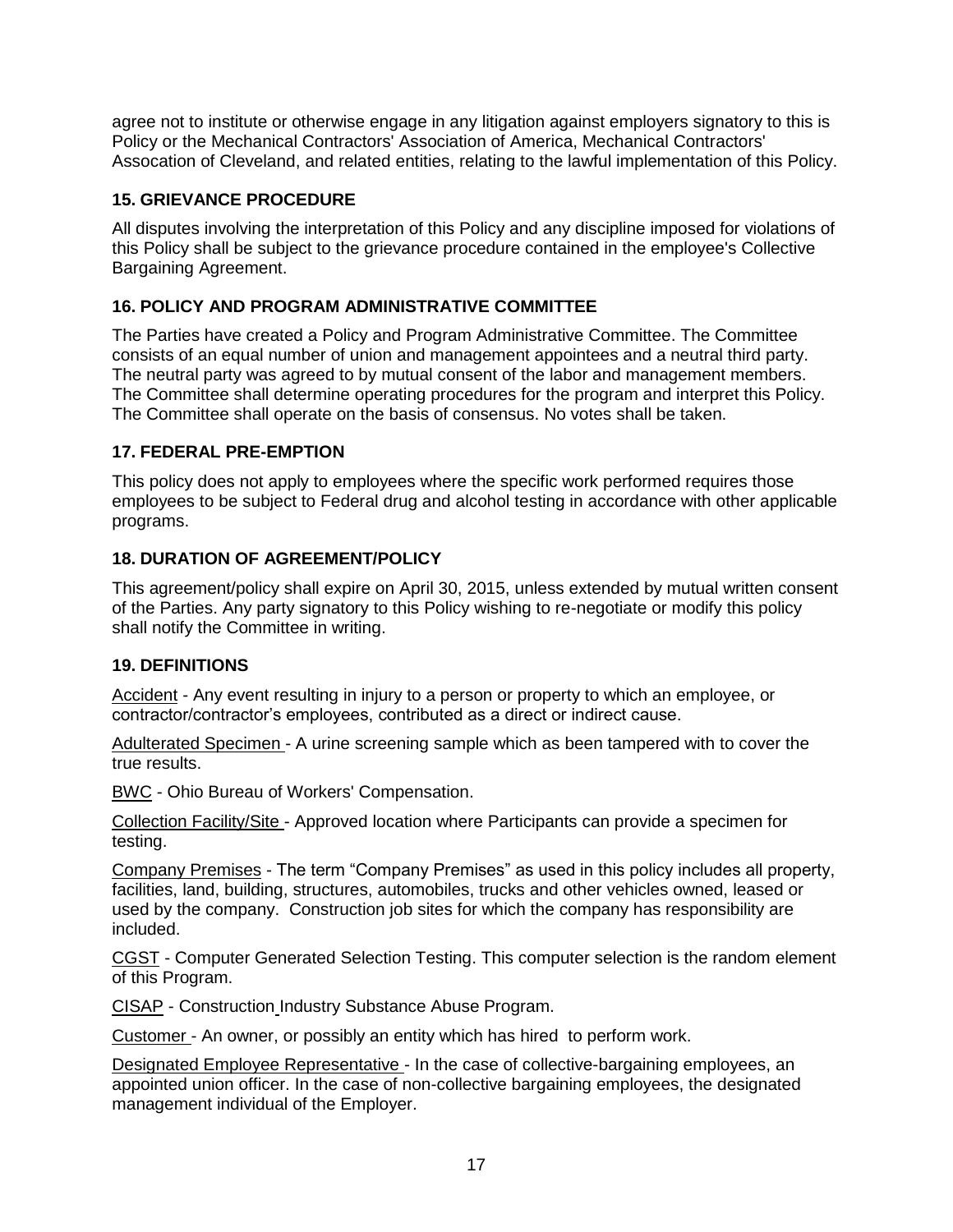Diluted Samples - The Policy will follow guidelines for diluted samples set by the Federal Government.

DOT - United States Department of Transportation.

Eligible - Database system status referring to an employee who is validated as a Participant in the Construction Industry Substance Abuse Program.

Employee - Individuals, who perform work for , including, but not limited to, company executives, management, supervision, engineering, craft workers clerical personnel, other office staff, and all other non-collective bargaining personnel under the employ of .

GC/MS - Gas Chromatography/Mass Spectrometry.

Incident - An event which has all the attributes of an accident, except that no harm was caused to person or property.

Ineligible - Database system status referring to an employee who is not validated as a Participant in the Construction Industry Substance Abuse Program (an ineligible employee should contact the Third-Party Administrator or his or her designated representative).

MRO - Medical Review Officer.

Negative Drug Test - A test acceptable for employment and which does not meet or exceed threshold limits as specified in Section 4(A), or other limits as set per Section 4(D) and/or 4(F), of this Policy.

Owner - The owner of a facility or project where employees are performing work.

Participant - An individual being tested as part of this Policy. This individual could be considered an Employee.

Positive Drug Test - A test which meets or exceeds the threshold limits as specified in Section 4(A), or other limits as set per Section 4(D) and/or 4(F), of this Policy..

Prohibited Substances - Prohibited substances include illegal drugs (including controlled substances, look alike drugs and designer drugs) and alcoholic beverages in the possession of or being used by an employee on the job.

Reasonable Cause - Reasonable cause shall be defined as excessive absenteeism or tardiness, slurred speech, alcohol smell, and erratic behavior such as noticeable imbalance, incoherence and disorientation.

Retest - testing required to reenter the program after positive test and proper procedural steps have been taken. Test is taken at the expense of the employee*.*

Re-analyze - A challenge of a positive test can be requested. Split sample of the original test can be examined by a certified laboratory of the employee's choice. If the re-analysis confirms the positive test, the employee must pay for the analysis. If the re-analysis reverses the result, the program will absorb the cost.

SAMSHA - Substance Abuse and Mental Health Services Administration.

Split Sample - Sample taken at the collection site will be separated into two samples. Both samples will be appropriately marked with the employee's identification.

Substance Abuse Professional - Authorized individual who performs assessments and possible referral to treatment for those individuals determined by the MRO to have tested positive.

Substituted Sample - A specimen submitted for testing that is found not to have been provided by the employee for which testing is being performed.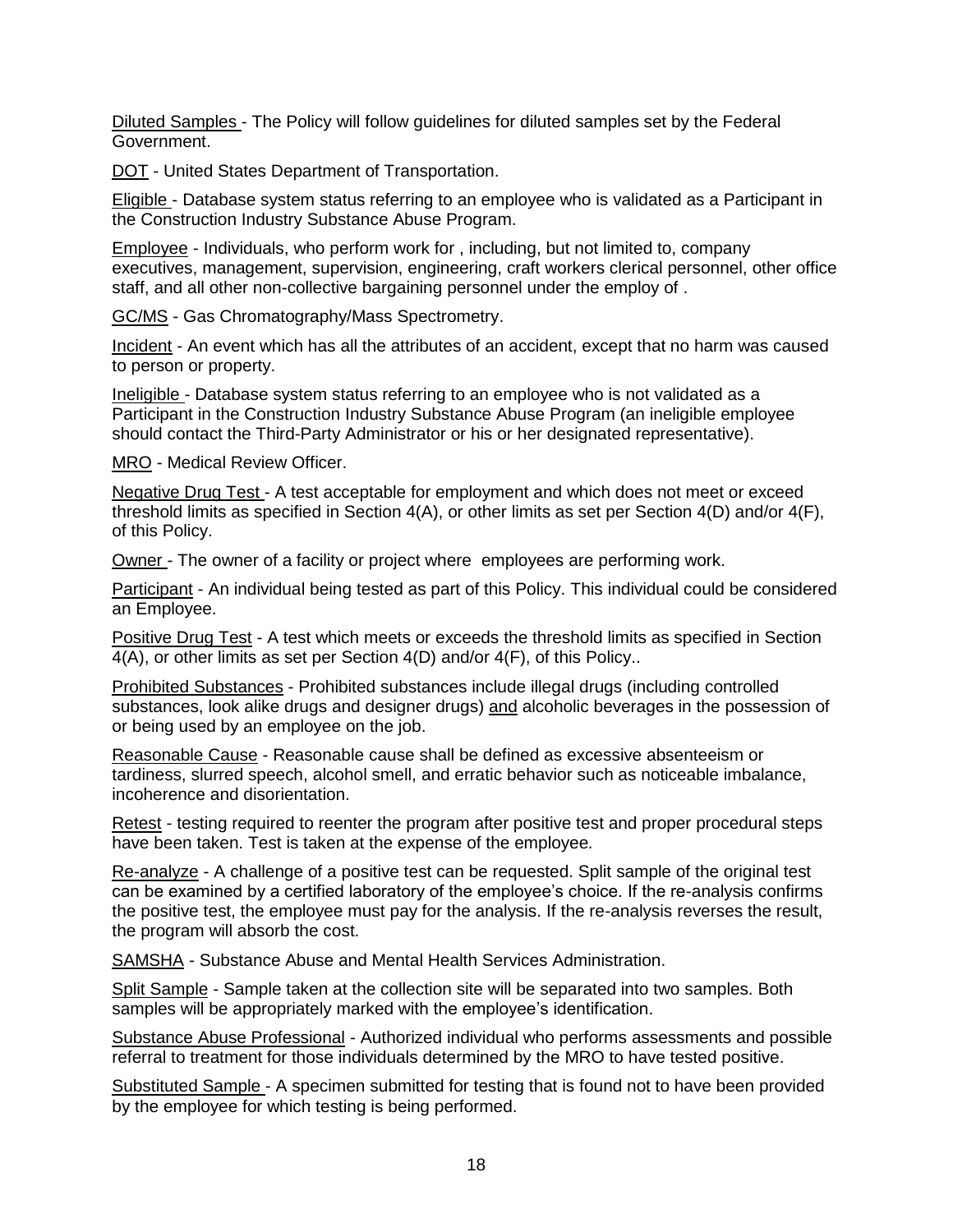Supervisor - An employee that has determined is in a supervisory position. These positions could include, but are not limited to, job stewards, foremen, and project superintendents.

#### TPA - Third Party Assistant

Under the Influence of a Prohibited Substance - Under the influence of a prohibited substance, as used by this Policy, means a confirmed Positive test result as defined in Section 4(A), or other limits as set per Section 4(D) and/or 4(F), of this Policy .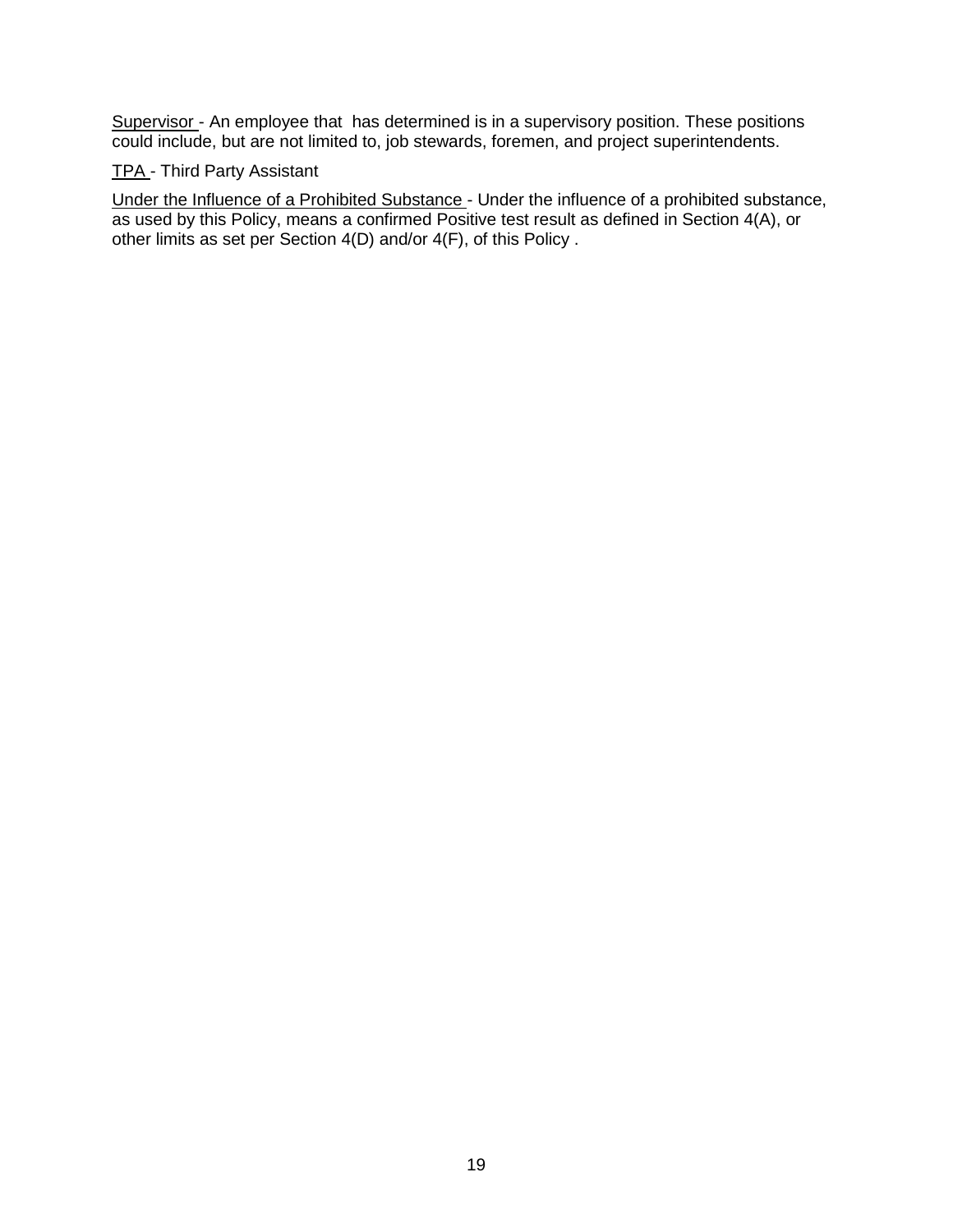### **APPENDIX A**

### <span id="page-22-0"></span>**WORKPLACE SUBSTANCE ABUSE TESTING AND TREATMENT POLICY**

### **PARTY ACKNOWLEDGEMENT AND ADOPTION FORM**

I, Marian Maria (individual name), authorized representative of

(Party name), acknowledges receipt of, and have read the Workplace Substance Abuse Testing and Treatment Policy and Agreement dated .

I understand that a joint labor and management committee consisting of members of the Mechanical Contractors' Association of Cleveland and Local Union 120 was formed to come to agreement on this uniform Policy for our industry.

(Party name) hereby agrees to adopt and enforce this Policy.

Authorized Representatives Printed Name

Authorized Representatives Signature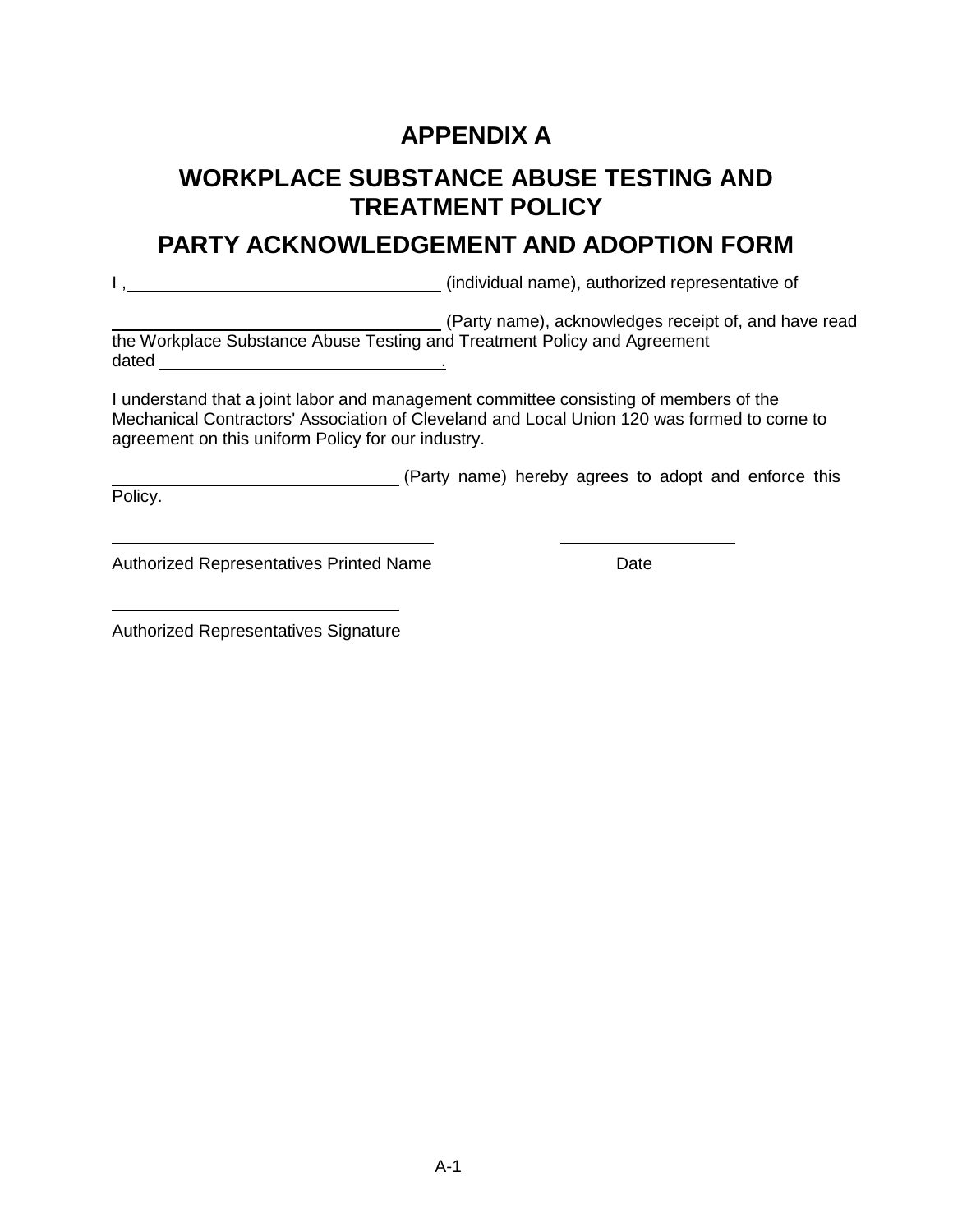### **APPENDIX B**

### <span id="page-23-0"></span>**FOR-CAUSE (REASONABLE SUSPICION) CHECKLIST AND REPORTING FORM**

| Date of Report: <u>_______________</u> |                                                                                                                                                                                                                                                                                                                                                                                                                                                                                                                                                                                                                                                                                                                      |                                            |  |  |  |
|----------------------------------------|----------------------------------------------------------------------------------------------------------------------------------------------------------------------------------------------------------------------------------------------------------------------------------------------------------------------------------------------------------------------------------------------------------------------------------------------------------------------------------------------------------------------------------------------------------------------------------------------------------------------------------------------------------------------------------------------------------------------|--------------------------------------------|--|--|--|
|                                        | Employee Name: Name: Name and Allen Control of Temployee Name: Name and Allen Control of Temples Ave                                                                                                                                                                                                                                                                                                                                                                                                                                                                                                                                                                                                                 | Job Title: _______________________________ |  |  |  |
|                                        | Supervisor: Supervisor: Supervisor: Supervisor: Supervisor: Supervisor: Supervisor: Supervisor: Supervisor: Supervisor: Supervisor: Supervisor: Supervisor: Supervisor: Supervisor: Supervisor: Supervisor: Supervisor: Superv                                                                                                                                                                                                                                                                                                                                                                                                                                                                                       |                                            |  |  |  |
|                                        |                                                                                                                                                                                                                                                                                                                                                                                                                                                                                                                                                                                                                                                                                                                      |                                            |  |  |  |
|                                        | <b>Physical Symptoms</b><br>$\Box$ flushed or pale face<br>$\Box$ dilated or constricted pupils (note which)<br>$\Box$ constricted pupils<br>$\Box$ glassy eyes<br>$\Box$ bloodshot or red eyes<br>$\Box$ sniffles/runny nose<br>$\Box$ swaying, wobbling, staggering or falling<br>$\Box$ dizziness<br>$\Box$ excessive sweating in cool areas<br>$\Box$ smell of liquor<br>$\Box$ strange chemical odor on breath<br>$\Box$ burnt rope smell on clothes, hair or body<br>$\Box$ drowsiness<br>$\Box$ incoherent, confused or slurred speech<br>$\Box$ apparent insensitivity to pain<br>$\Box$ reduced reaction time<br>$\Box$ poor coordination<br>$\Box$ increased or depressed breathing rate<br>$\Box$ tremors | (Provide explanation where appropriate.)   |  |  |  |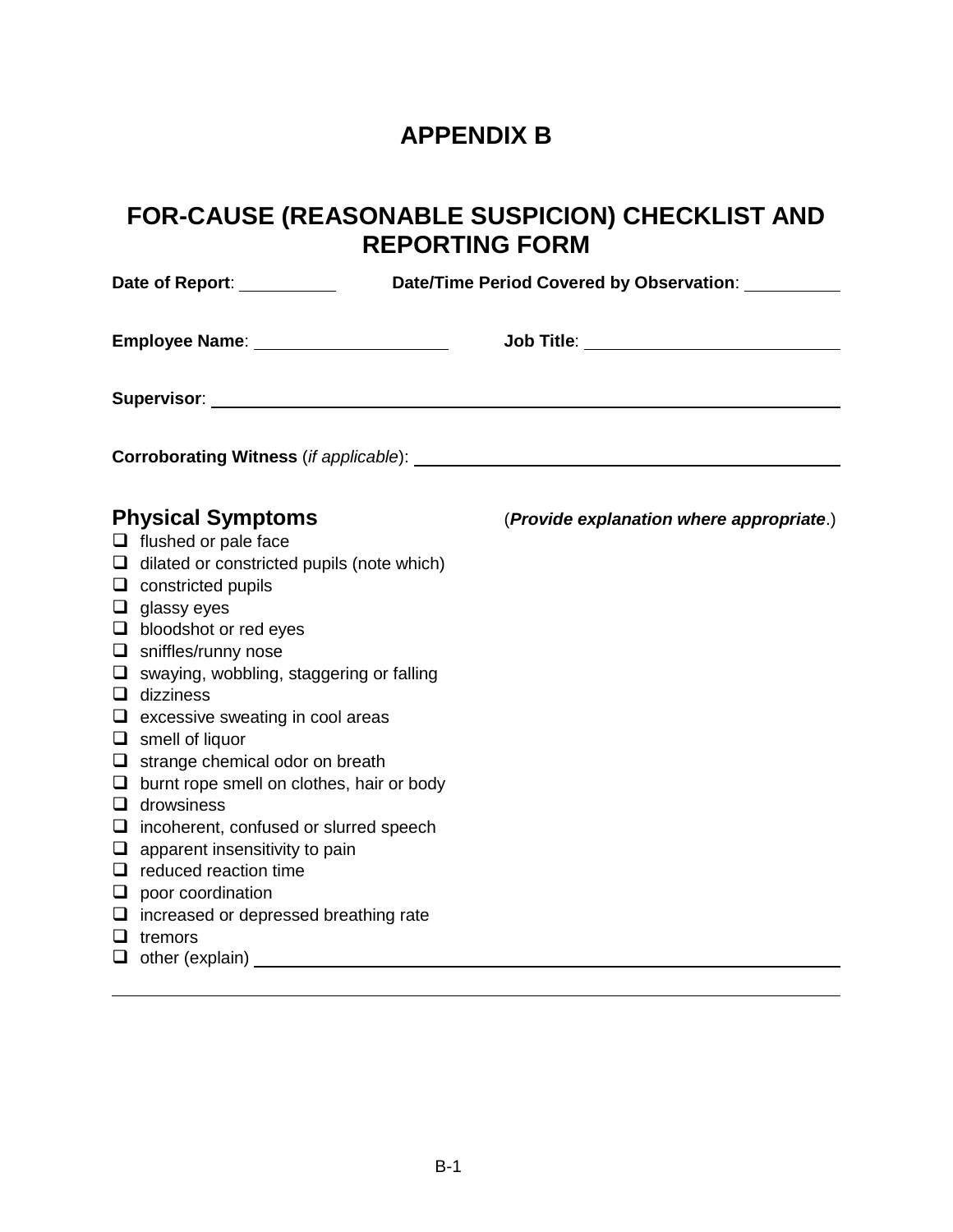#### **Behavioral**(*Provide explanation where appropriate*.)

- $\Box$  antagonistic
- $\Box$  restless
- $\Box$  overreacts to minor things
- $\Box$  unusually talkative/rapid speech
- $\Box$  excessive laughter or hilarity
- $\Box$  baseless panic
- **Q** withdrawn
- $\Box$  rapid mood swings
- $\Box$  irritable
- $\Box$  combative
- □ depressed
- $\Box$  paranoid
- $\Box$  other (explain)

#### **Work Symptoms**(*Provide explanation where appropriate*.)

- $\Box$  doesn't follow task instructions
- $\Box$  shows disregard for safety of self and others
- $\Box$  exhibits excessive carelessness
- $\Box$  appears unable to concentrate fully
- $\Box$  excessive mistakes
- $\Box$  unexplained declines in productivity
- $\Box$  dangerous behavior/needless risk taking
- $\Box$  unable to order tasks
- $\Box$  forgetfulness
- $\Box$  excessive focus on minute details
- $\Box$  unexplained and frequent absences from work area
- other (explain)

### **Long Term Symptoms**

- $\Box$  complaints from coworkers
- $\Box$  excessive work absences
- $\Box$  leaves job early for variety of excuses
- $\Box$  comes late for a variety of excuses
- $\Box$  accident prone
- $\Box$  general poor and deteriorating physical condition
- $\Box$  weight loss
- $\Box$  other (explain)  $\Box$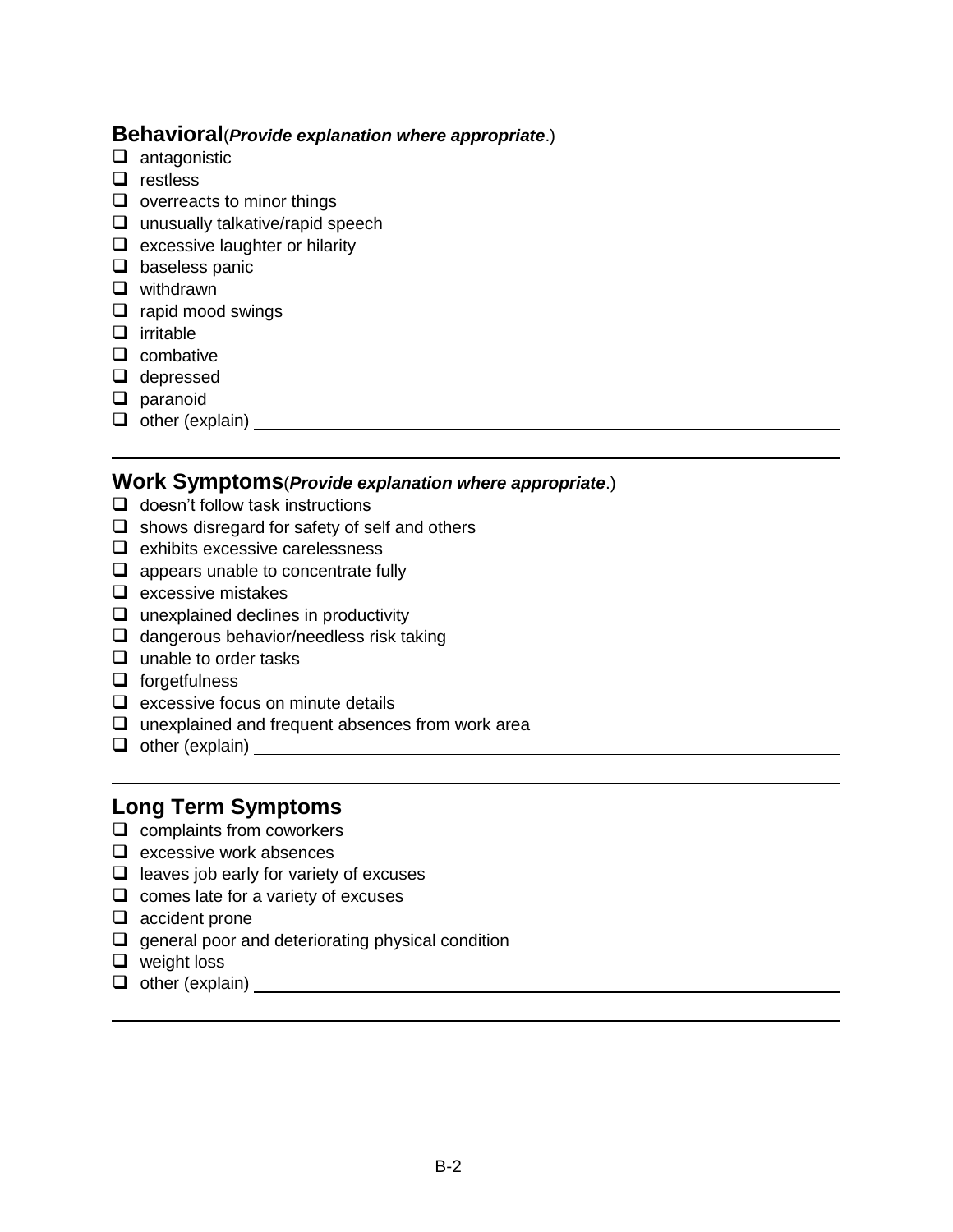|                                                                                                                                                                                                                                      | <b>ACTION</b>                               |
|--------------------------------------------------------------------------------------------------------------------------------------------------------------------------------------------------------------------------------------|---------------------------------------------|
|                                                                                                                                                                                                                                      | <sup>t</sup> Refer to Testing               |
|                                                                                                                                                                                                                                      | <sup>1</sup> No Further Action at This Time |
| Meeting Notes: <u>www.community.com and the set of the set of the set of the set of the set of the set of the set of the set of the set of the set of the set of the set of the set of the set of the set of the set of the set </u> |                                             |
|                                                                                                                                                                                                                                      |                                             |
|                                                                                                                                                                                                                                      |                                             |
| Date of meeting:                                                                                                                                                                                                                     |                                             |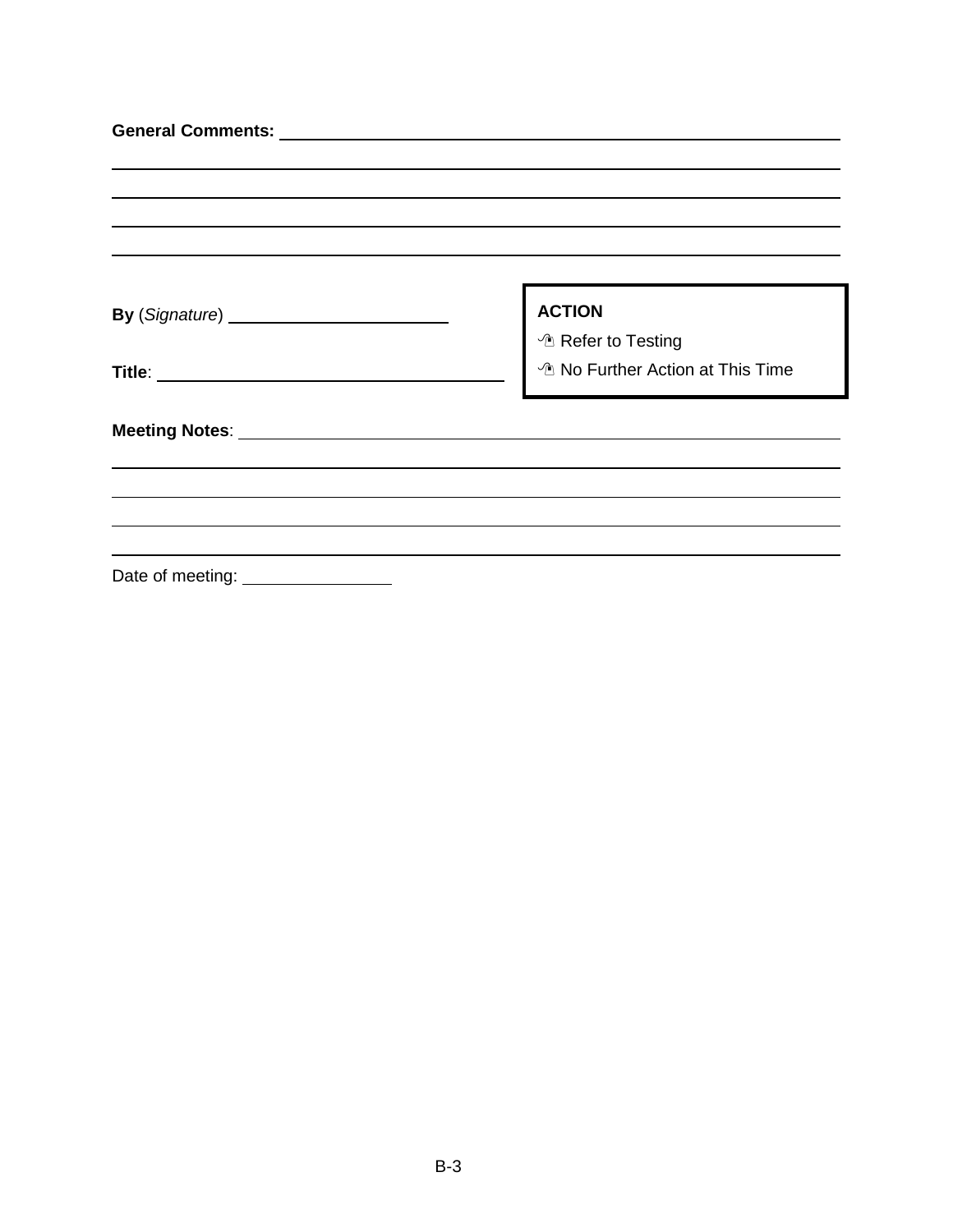### **APPENDIX C**

<span id="page-26-0"></span>

|                                                  |                                              | POST-INCIDENT CHECKLIST AND REPORTING FORM                                                                                                                                       |
|--------------------------------------------------|----------------------------------------------|----------------------------------------------------------------------------------------------------------------------------------------------------------------------------------|
|                                                  | Date of Report: ___________                  | Date/Time Period Covered by Observation: ___________                                                                                                                             |
|                                                  | Employee Name: _______________________       | Job Title: _____________________________                                                                                                                                         |
|                                                  | Supervisor: __________________________       | Job Title: ____________________________                                                                                                                                          |
|                                                  |                                              |                                                                                                                                                                                  |
| $\Box$ was injured<br>in a work-related incident | The employee above (check box that applies): | $\Box$ caused, in the trained supervisors opinion, a work-related accident<br>$\Box$ was operating or helping to operate power tools, machinery, equipment, or vehicles involved |
|                                                  |                                              | Description of Incident (describe the sequence of events that led to the incident and the                                                                                        |
|                                                  |                                              |                                                                                                                                                                                  |
|                                                  |                                              |                                                                                                                                                                                  |
|                                                  |                                              |                                                                                                                                                                                  |
|                                                  |                                              | Description of why trained supervisor feels employee's actions in this incident were<br>substance-abuse related (e.g., symptoms, actions): _____________________________         |
|                                                  |                                              |                                                                                                                                                                                  |
|                                                  |                                              |                                                                                                                                                                                  |

**Supervisor Signature**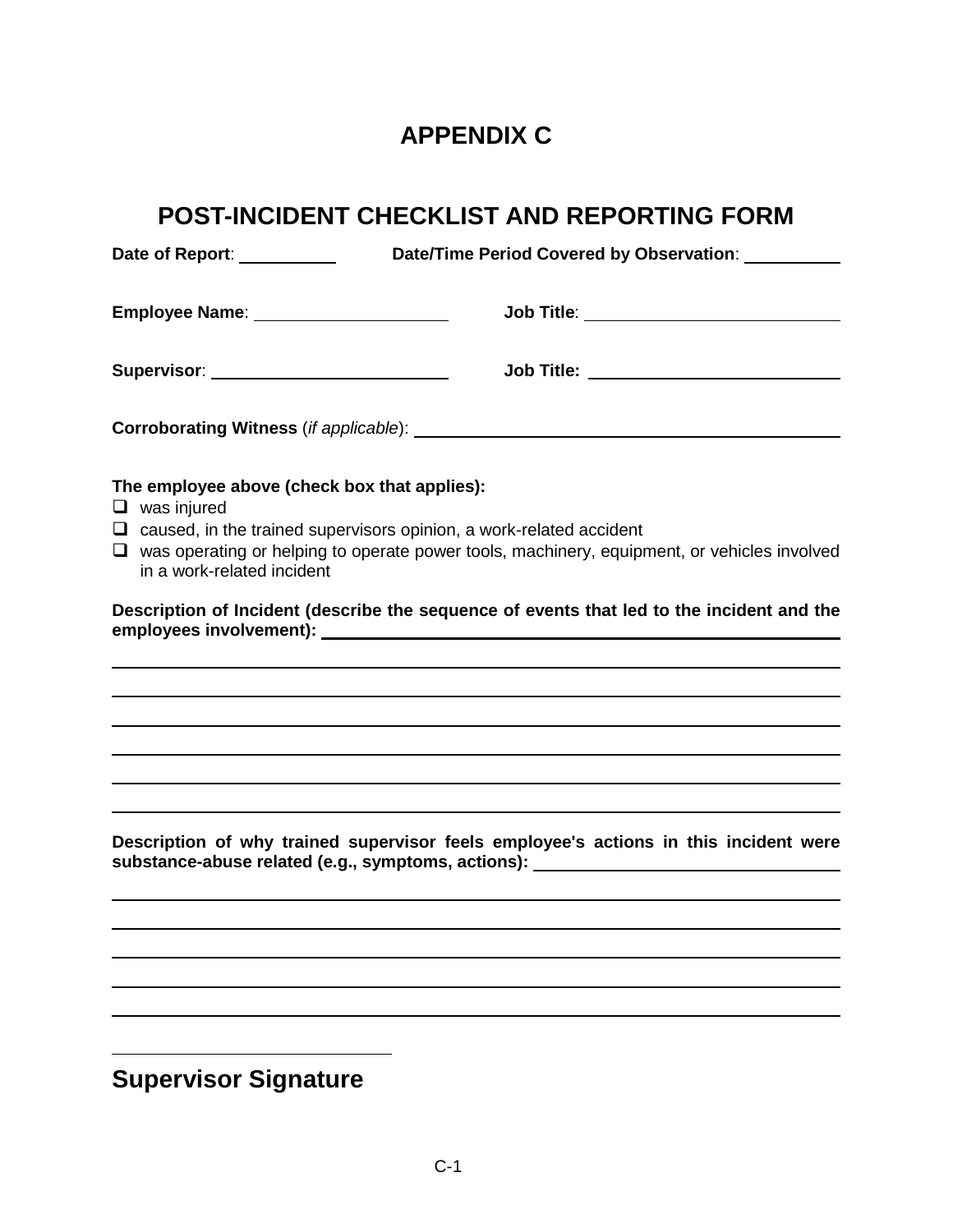## **APPENDIX D EXAMPLE RE-TEST REQUEST FORM**

<span id="page-27-0"></span>I,  $\frac{1}{1}$ sample from the sample collected on (date) be re-tested. I request that the sample be re-tested at the following laboratory: **Name of Laboratory: Address: City, State Zip Code: Contact and Phone Number:**

I understand that as part of this re-testing, the following will apply:

- the laboratory must be certified by the Substance Abuse and Mental Health Services  $\bullet$ Administration;
- I will be invoiced for costs associated with re-testing;
- if the split-sample result is confirmed following verification to be negative, I will be given back wages by my Employer if I was denied work, and also reimbursed for costs associated for the re-test.

Employee's Signature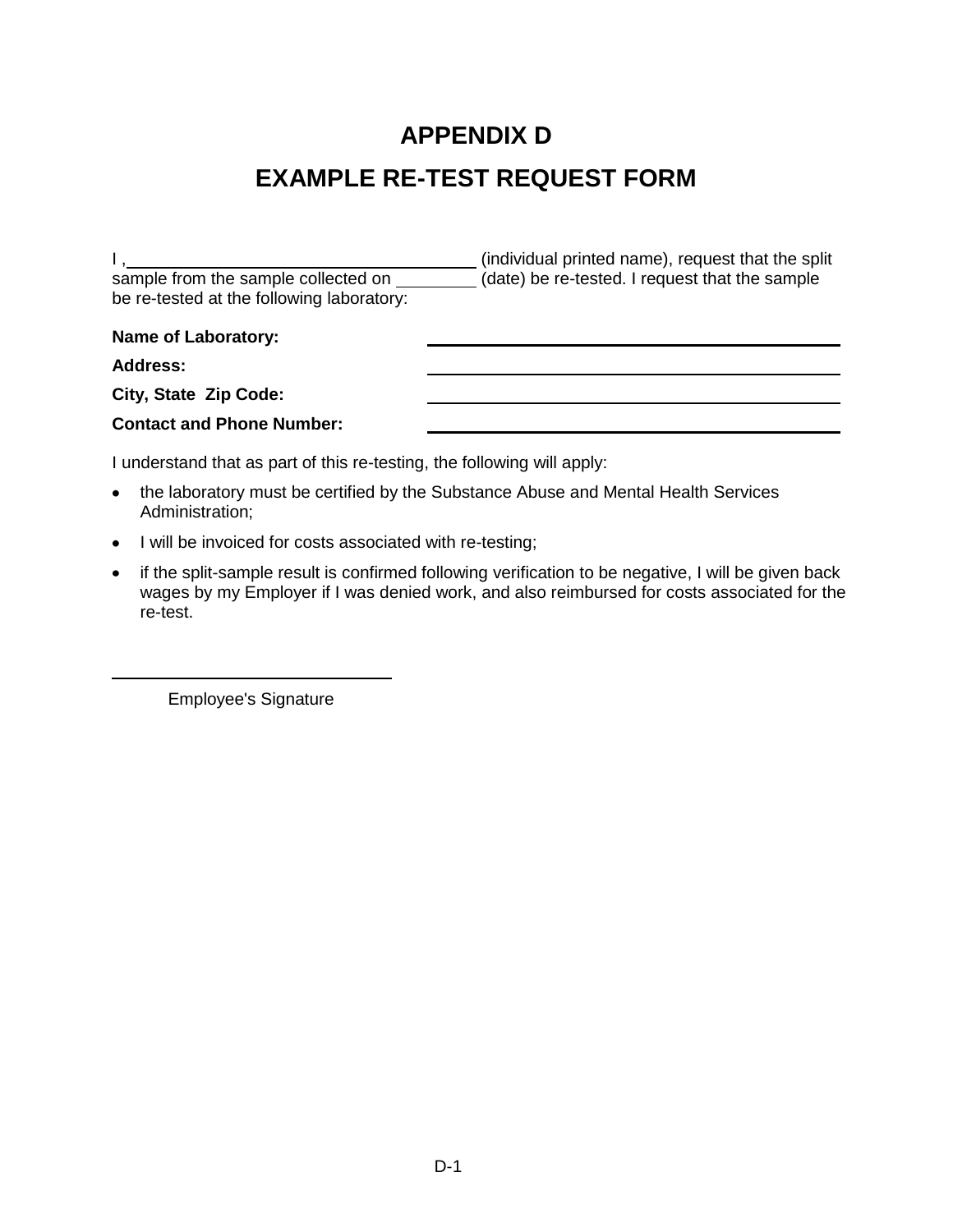E-1

### **APPENDIX E**

### <span id="page-28-0"></span>**WORKPLACE SUBSTANCE ABUSE TESTING AND TREATMENT POLICY**

### **PARTICIPANT POLICY ACKNOWLEDGMENT FORM**

I, 1. Acknowledge receipt of, and have read the Workplace Substance Abuse Testing and Treatment Policy and Agreement dated \_\_\_\_\_\_.

Furthermore, I understand and have been informed that refusal to submit to alcohol and drug testing and the appropriate specimen collection will constitute a violation of this Policy, and will subject me to the disciplinary action of the Policy.

Print Employee's Name **Date** Date

Employee's Signature Employee Social Security Number

Print Witness Name **Date** 

Witness' Signature **Witness** Initials if Employee Refuses to Sign